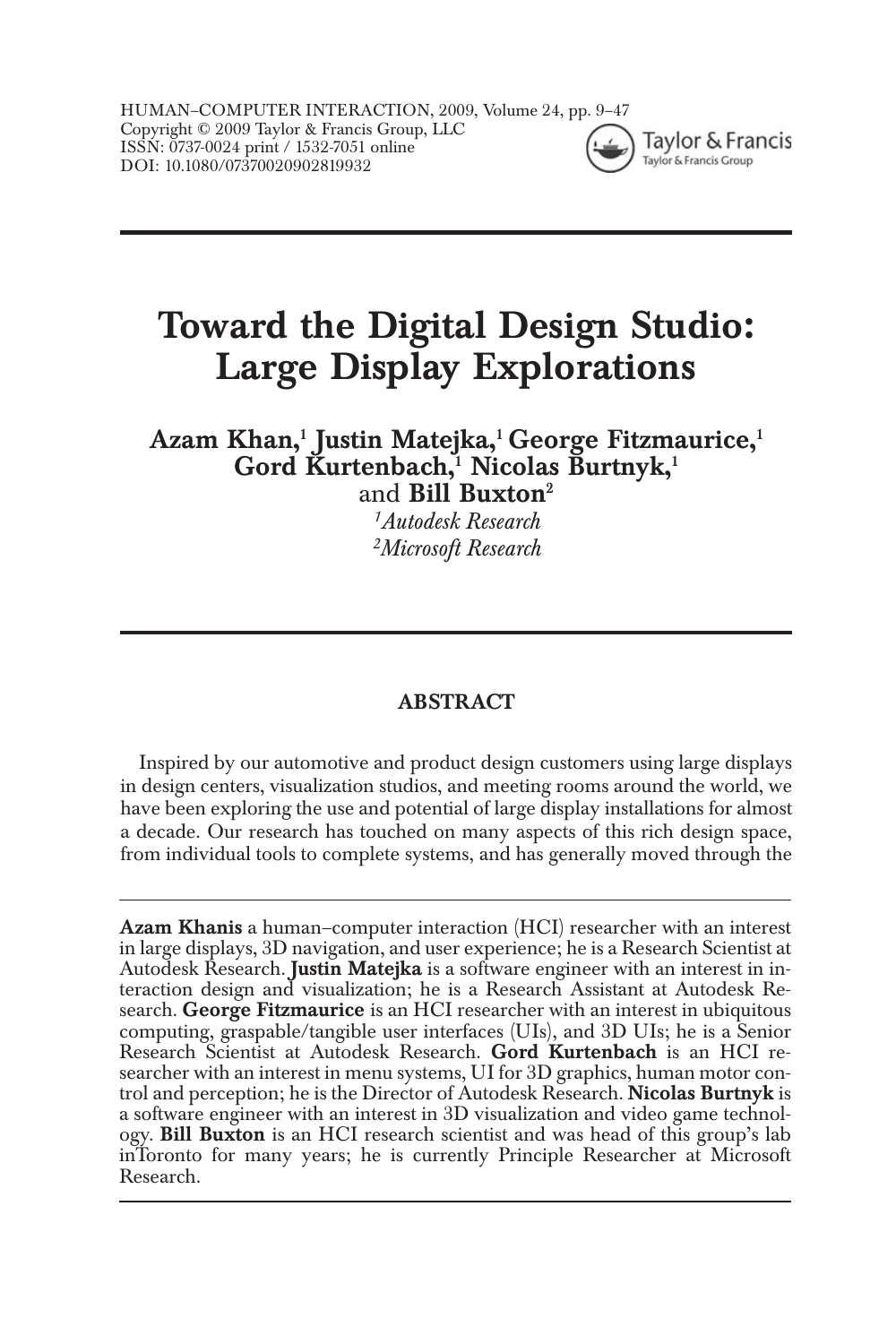#### **CONTENTS**

#### **1. INTRODUCTION 2. THE DESIGN STUDIO** 2.1. Design Roles 2.2. Design Activities **3. DESIGN ARTIFACT LIFE CYCLE: CREATION** 3.1. Sketching 3.2. Drawing **4. DESIGN ARTIFACT LIFE CYCLE: COLLABORATION** 4.1. Display Types 4.2. Portfolio Wall 4.3. Sketchboard 4.4. Viz Studio Frisbee Spotlight 4.5. Summary **5. DESIGN ARTIFACT LIFE CYCLE: PRESENTATION 6. CONCLUSIONS**

life cycle of a design artifact: from the creation phase, through communication and collaboration, to presentation and dissemination. As we attempt to preserve creative flow through the phases, we introduce social structures and constraints that drive the design of possible point solutions in the larger context of a digital design studio trail environment built in the lab. Although many of the interactions presented are viable across several design phases, this article focuses primarily on facilitating collaboration. We conclude with critical lessons learned of both what avenues have been fruitful and which roads to avoid. This article lightly covers the whole design process and attempts to inform readers of key factors to consider when designing for designers.

# **1. INTRODUCTION**

For almost a decade, our lab has been exploring and investigating large displays in the context of the design process. The design process that we examine is common to several varieties of design: product design, automotive design, architectural and interior design, even graphic design to some extent. The stages and organization of these design practices may be seen to be identical to those of typical office work—from creation to presentation. However, the visual nature of the artifacts involved in design work call for unique interactions and many of the affordances provided by large displays.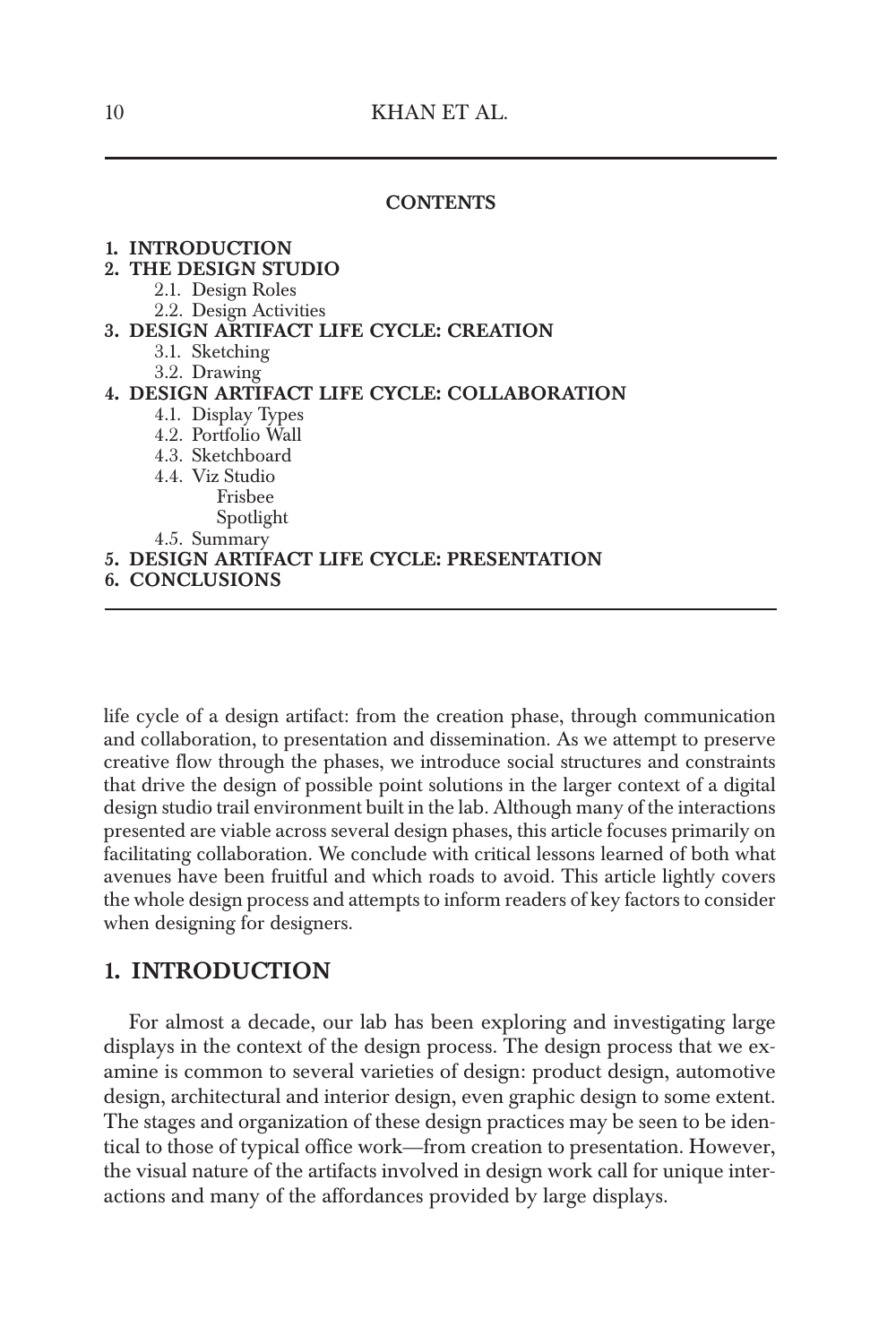We begin by introducing the design roles and activities followed by the presentation of a number of systems and designs created to address issues or to help understand the challenges and benefits of large digital displays in the studio. Physical large displays have always been used in the design process and, as we step through the activities involved in the design process, we show how digital versions of these displays could one day be used. Some of the projects shown here have been productized and have shipped to dozens of design studios around the world, whereas others remain as research prototypes.

Our research has touched on many aspects of this rich design space, from individual tools to complete systems, and has generally moved through the life cycle of designing a work artifact: from creation, through collaboration, to presentation. Not surprisingly, display size closely follows the physical needs of the activity. For example, sketching is most effective at the scale of a sketch pad, whereas a design review with a colleague is comfortably done in front of a four-foot screen. Larger collaboration sessions with a dozen people or more require a dedicated room. We find that most design activities can be properly accommodated at three display sizes: large monitors, wall-sized displays, and room-sized displays. Large monitors can be in the range of 20 to 60 in. diagonally, whereas wall-sized displays would normally be about 8 feet by 6 feet. We dub a system to be a room-sized display when multiple wall-sized displays are simultaneously used in a room to facilitate the needs of multiple users. Of course, displays exist between these sizes and may suit a number of activities more or less comfortably.

In this article we present a number of systems that can be organized across a number of display sizes and design stages. In Figure 1, we attempt to map out these systems, although in some cases two dimensions of categorization do not fully capture the intent of the system. In any case, we use this map as a guide through the detailed discussion.

In Figure 1, we see the three display-size ranges graphed against five design stages: creation, editing, collaboration, communication, and presentation. For creation, we discuss the Sketchbook project and the Digital Tape systems. Editing involves Sentient Data Access across the studio feeding terminals like the Boom Chameleon, Vision Dome, and Portfolio Wall. A number of interaction systems support content navigation during the collaboration stage such as the T3 multitouch system, Tracking Menus, HoverCam, ShowMotion, and ViewCube. The Sketchboard prototype in the context of the Viz Studio calls for tools like the Frisbee and Spotlight. Finally, the Presentation Room begins to explore final project presentations.

# **2. THE DESIGN STUDIO**

Like any workplace, the *design studio* reflects the activities that go on there. Whether the studio is concerned with industrial design, architecture, graphic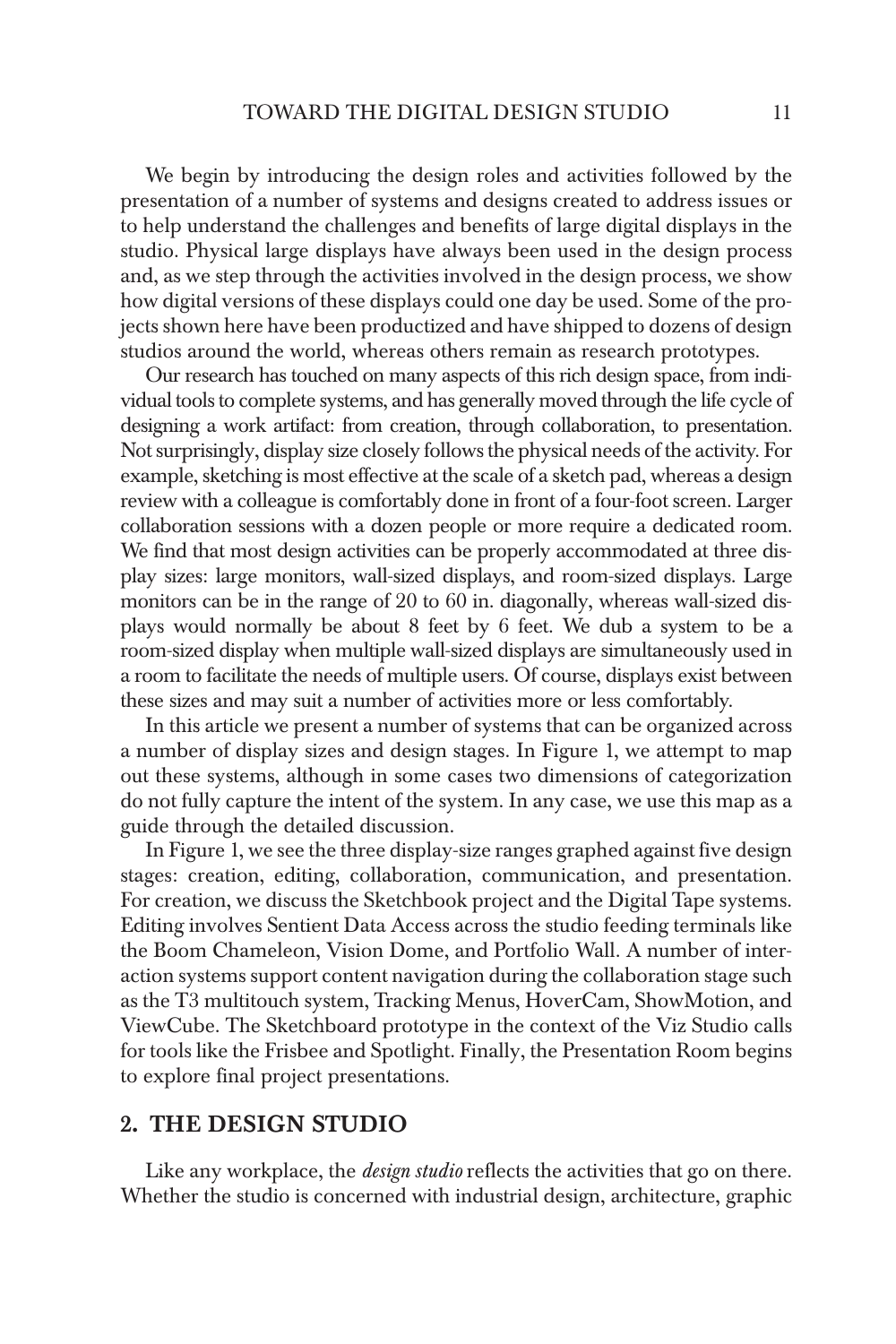



design, film design, or automotive design, we find common formal and informal spaces and objects. We find meeting rooms, casual spaces, workshops, offices, and cubicles. There are large wall-sized art boards with inspirational material or design ideas and variations (see Figure 2), physical artifacts such as prototypes, material samples, sculptures and artwork, and decorated personal spaces with tools, toys, and tape.

Despite the significant technology changes that have transpired over the last half century, the creative people working in these spaces, and the *roles* they play, have kept their places. On the management side, there are still De-

*Figure 2***. A design studio workshop (left) and meeting room (right) (photography by Ilene Solomon, courtesy Bruce Mau Design).**

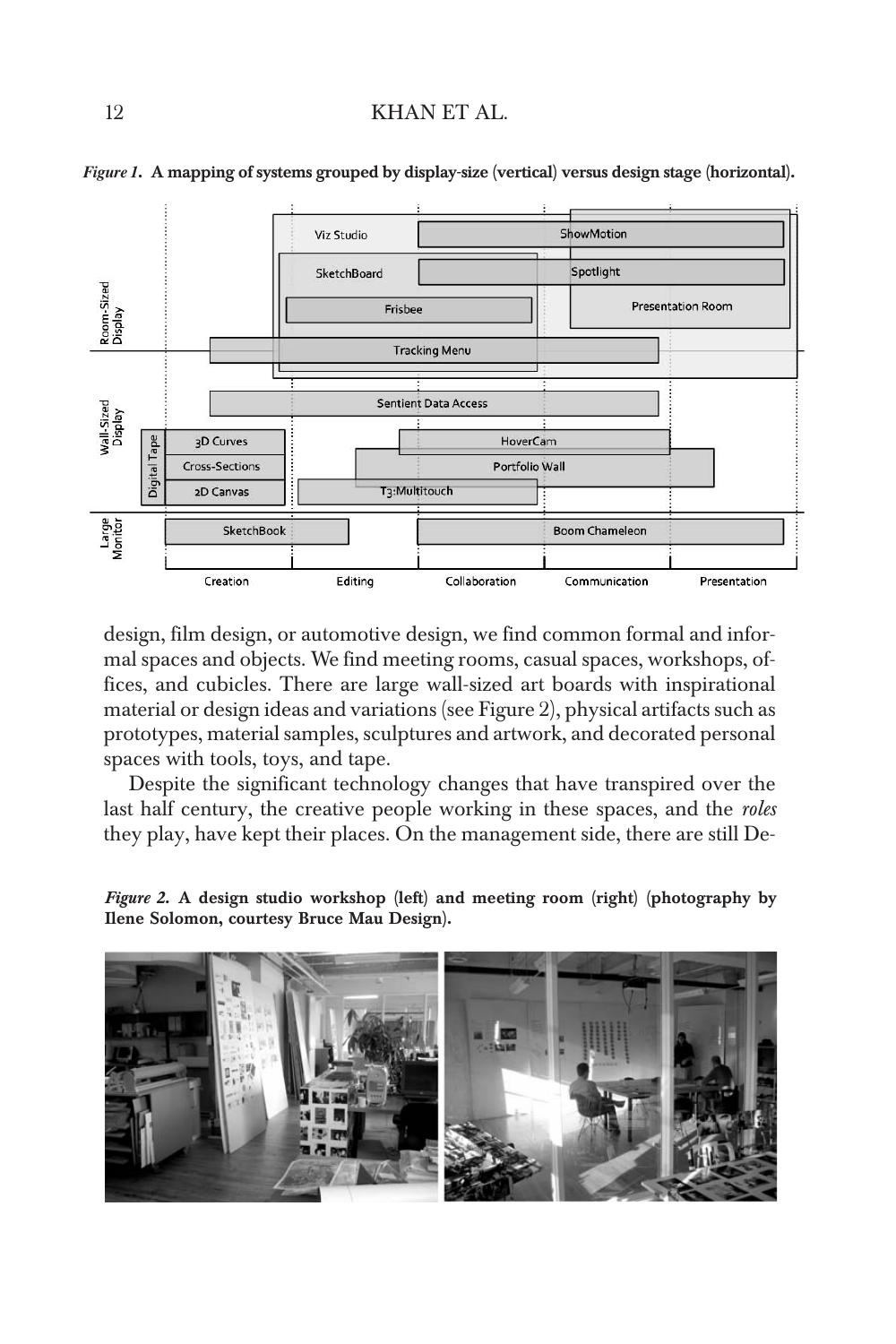sign Managers and Creative Directors reporting to the Head of Design. Larger studios may also have Project Managers and Studio Managers. Implementing the design goals and vision are the Design Director and the Designers. Of course, people working in smaller studios may wear many of these hats at the same time.

## **2.1. Design Roles**

The Head of Design is the management head and will typically set the vision and direction of the studio. This is also the person who would interact with the Client and present the final design. The Creative Director is concerned with the marketing and branding aspects of work being done in the studio and will advise on all the projects underway. The Studio Manager will ensure the smooth running of the studio and support the infrastructure. On each project, depending on the size of the project, a Design Manager (or Design Director/Art Director) and a Project Manager will oversee all aspects of the job. Finally, a number of Designers will report to the Design Manager.

The studio and the client work together to solve the proposed problem, and we call this problem-solving strategy the *design process*. Designers must adapt and develop the process to meet the constraints and parameters for each job. In some cases, the client is an individual with a specific need and direct interaction with the studio is possible. However, when the client is abstracted to mean some portion of the populace, the client is referred to generically as a *market*. In this case, the role of the Creative Director is greatly heightened as a representative of the market and as an interpreter of the guiding design qualities and goals for the project, that could be called the *brand*. Conceptually, at the highest level, the Head of Design gathers the client needs, works with the studio and the client, and presents the results back to the client. The designers collect related works and inspirational materials, and create sketches, layouts, variations, prototypes, and plans.

## **2.2. Design Activities**

The roles and activities surrounding the design studio have been the focus of our research for almost a decade. We have visited and worked with automotive studios, industrial design firms, and animation studios around the globe. In the last few years we have also developed relationships with architects and spent time in their studios. This diversity has shown us many commonalities and some idiosyncratic activities too. The human–computer interaction community has also moved toward examining roles and activities, though more focused on the "knowledge worker" domain. The field has generally gone from user interface evaluation to user-centered design to context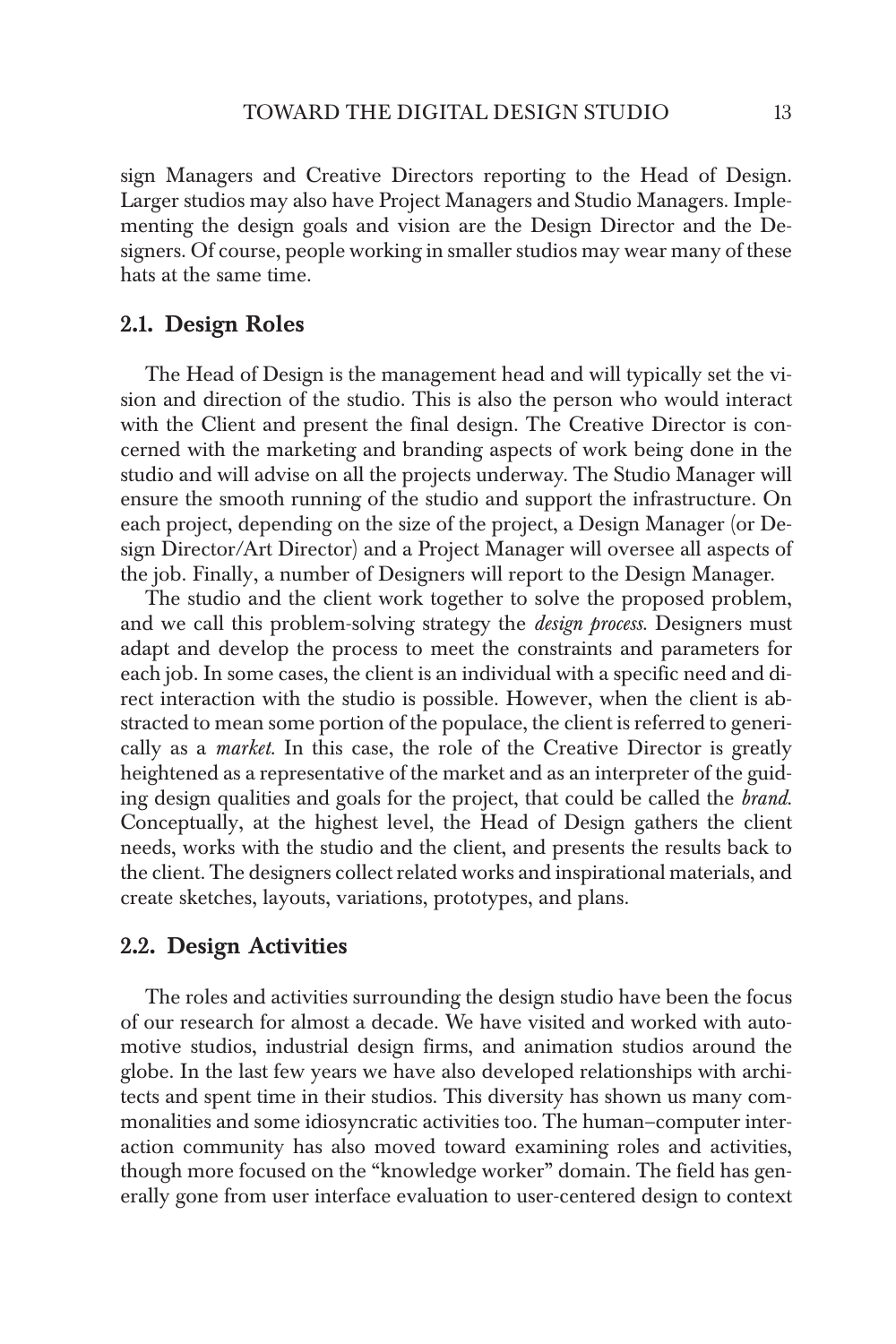and activity-based design (Kaptelinin & Czerwinski, 2007). For our purposes, we group design activities into stages related to the *design artifact*, or the outcome of the design process (see Figure 3). We arrange these activities over time to reflect the general life cycle of the design artifact. Although people of various roles may come into or leave the overall design process, or roles may change during the lifetime of a design, we have found that the number of people involved is an implicit and important part of the context of an activity. We group the major design activities into creation, editing, collaboration, communication, and presentation. Often these stages are not explicit and blend into each other as design tends to be highly iterative in nature. Next we examine the three extremes of creation, collaboration, and presentation in more detail. In Figure 3, we see that during creation, very few people are working on the project and finally, during presentation, the head of design or key designer will present the work to the client.

In looking at the graph in Figure 3, we can see that commercial computer applications have generally provided stronger solutions when smaller numbers of people are involved in the activities. Also, solutions have been weaker toward the end of the life cycle. That is, computer applications have generally focused on the creation and editing activities. For example, with the advent of desktop computers, laser printers, and illustration and drafting software, the old art table and drafting table have been replaced by machines.

However, the task of these workplaces has not changed, nor has the ambience. Figure 4 shows a typical office cubicle of a graphic designer. The computer screen is now the central object of focus; however, all of the typical design paraphernalia is still there surrounding the new virtual art table. One could argue that it is no longer possible to run a traditional noncomputerized design studio except perhaps in noncommercial settings where designers are simply creating objects for their own use, as occurs in education and craft-

*Figure 3***. Design artifact life cycle.**



**Time**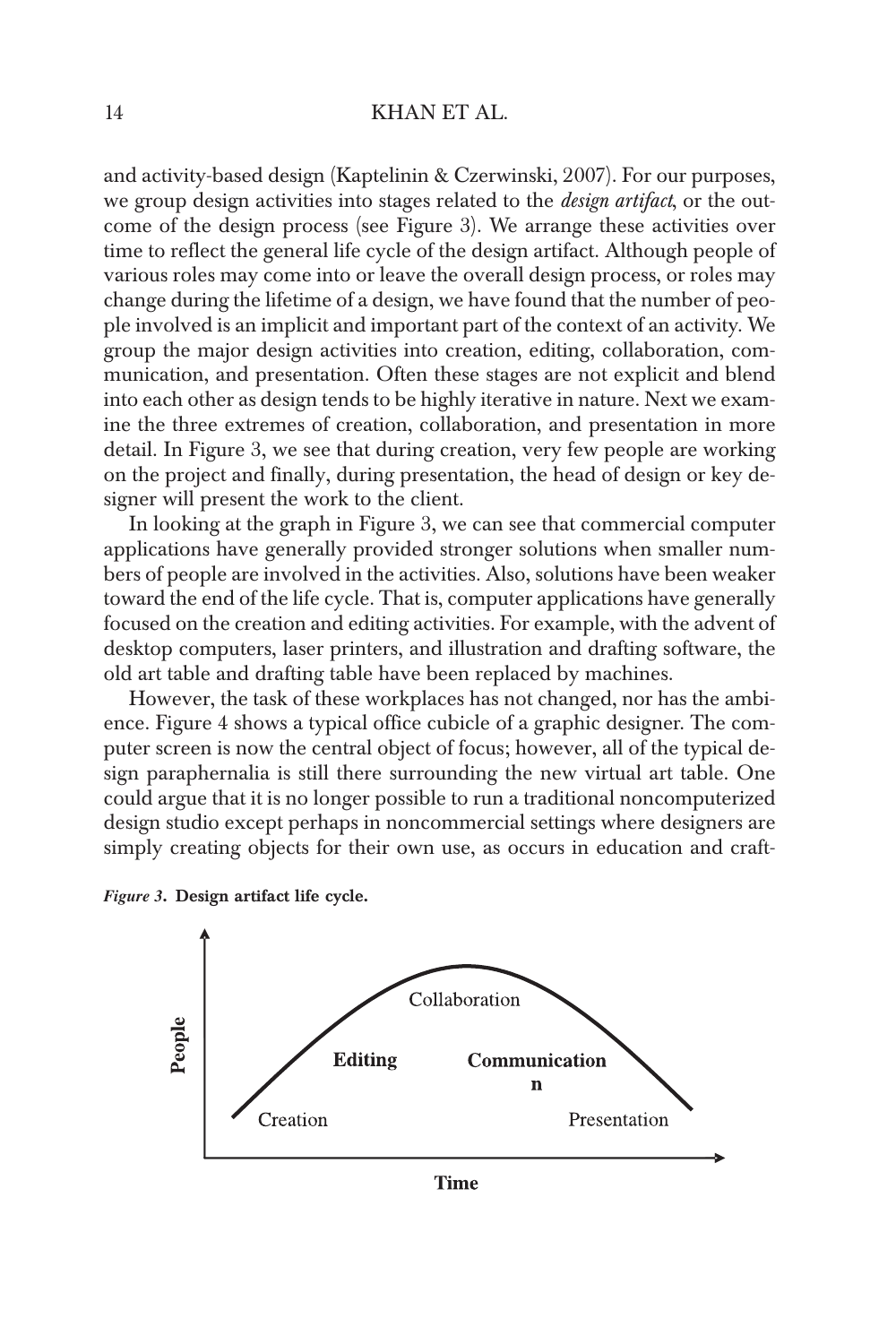

*Figure 4.* **The workspace of a graphic designer.**

based workshops. On the other hand, we are far from seeing a fully digital design studio. Unfortunately, the modern hybrid studio—straddling both digital and traditional methods—can experience new challenges along with the new tools.

The virtualization of design tools and processes can provide many benefits, such as support for the creation of flexible parametric geometric data, quick and easy content editing for faster design iteration, and ready participation in modern electronic communications. These benefits have also led to the globalization of design, and it is now quite common to see highly collaborative design efforts distributed across many time zones. However, along with these benefits are significant costs. Among other things, costs include the virtualization of access to data, finding the data desired, visualization of the content, and operation of the visualization tool. Of course, these costs are more acute for casual users of the system and/or remote users.

## **3. DESIGN ARTIFACT LIFE CYCLE: CREATION**

As mentioned previously, the creation activity has been well supported by computerization in the design studio. In 1982, AutoCAD was commercially available as a digital drafting tool. In 1987, Adobe released Illustrator for vector drawing. Alias released StudioPaint in 1994 with high-quality pen-based sketching tools for automotive design. In 2002, our research group helped develop a new pen-based interface for Alias Sketchbook Pro, driven by the StudioPaint engine, specifically designed for use on the Microsoft Tablet PC. These products were all intended as part of the creation activity in the design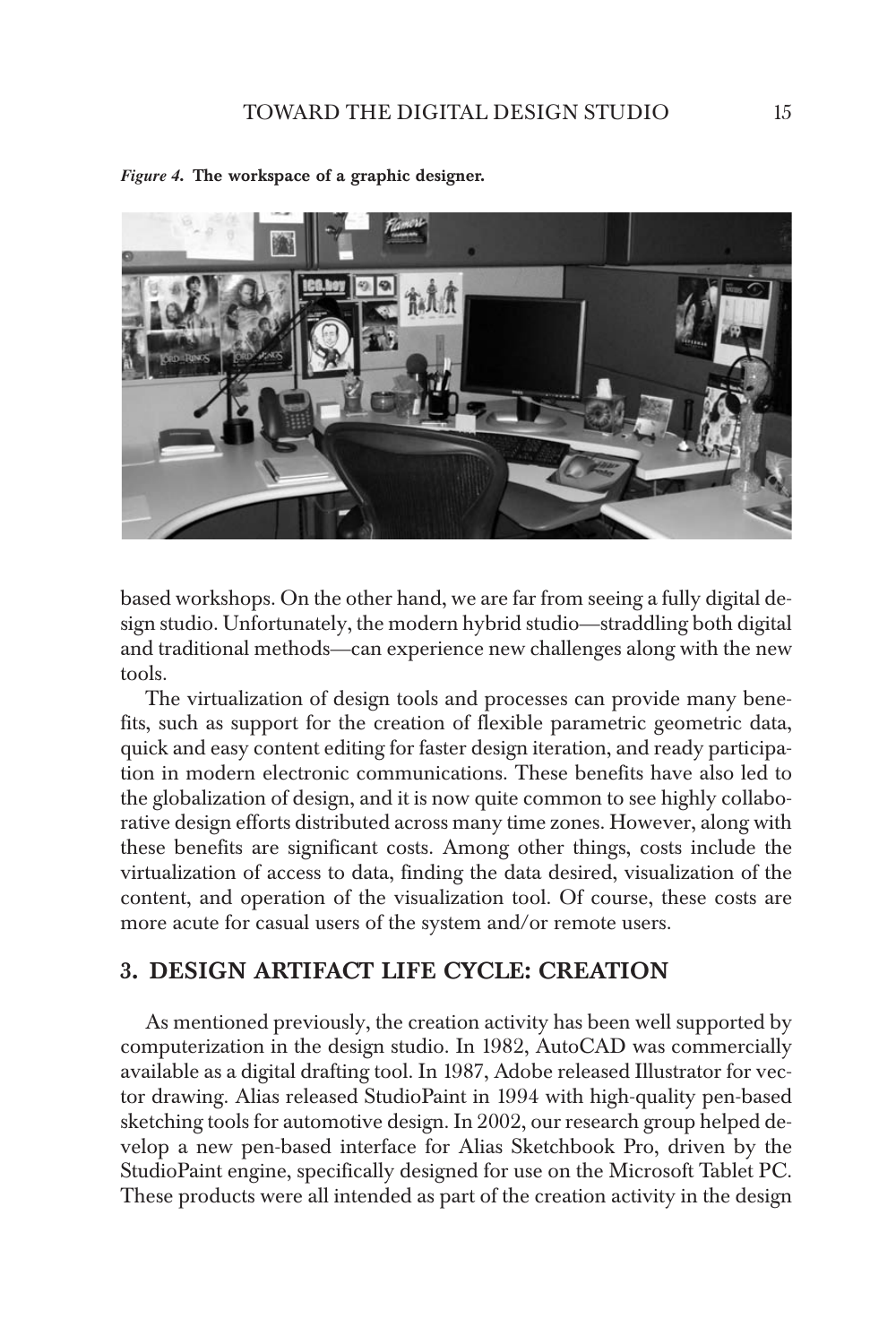studio for sketching, illustration, and drafting. These products had another thing in common besides a content creation purpose; they all supported activities at the approximate scale of the physical desktop.

In this critical first phase of design, it is worth considering two methods of creation: *sketching* and *drawing*. Sketching is the archetypal design activity and can be characterized as being quick, disposable, plentiful, and vague, and it is meant to suggest and explore rather than confirm (Buxton, 2007; see Figure 5). Typically, one sketch is chosen from five or six designs and is the starting point for the next iteration of five or six sketches. Once sketches have been selected and refined, designers may start making drawings. Drawing is a slower more controlled activity than sketching and conveys a greater sense of certainty and planning.

#### **3.1. Sketching**

As seen in Figure 1, Sketchbook is applicable in the context of creation on computer monitors and some large monitors, suiting the range of the designer's hand motion. Two key insights were made when designing the interface (as shown in Figure 6) for the Tablet PC: (a) Primary hand motion follows an arc due to the lower arm pivoting at the elbow, so place the primary UI in the lower corner opposite to the dominant-hand side, and (b) even motion along the primary arc is effortful so use in-place tool selection when possible.

The lessons learned were embodied by the design of the "lagoon" of commands placed in the lower corner of the display, and the development of Tracking Menus (Fitzmaurice, Khan, Pieké, et al., 2003) supporting rapid in-place tool selection. We discuss the benefits of Tracking Menus in a later section.

These lessons extend to larger display sizes. Human biomechanical constraints come into play when designing scalable interactions for which the

*Figure 5***. Sketches from (left) automotive design and (right) fashion design.**

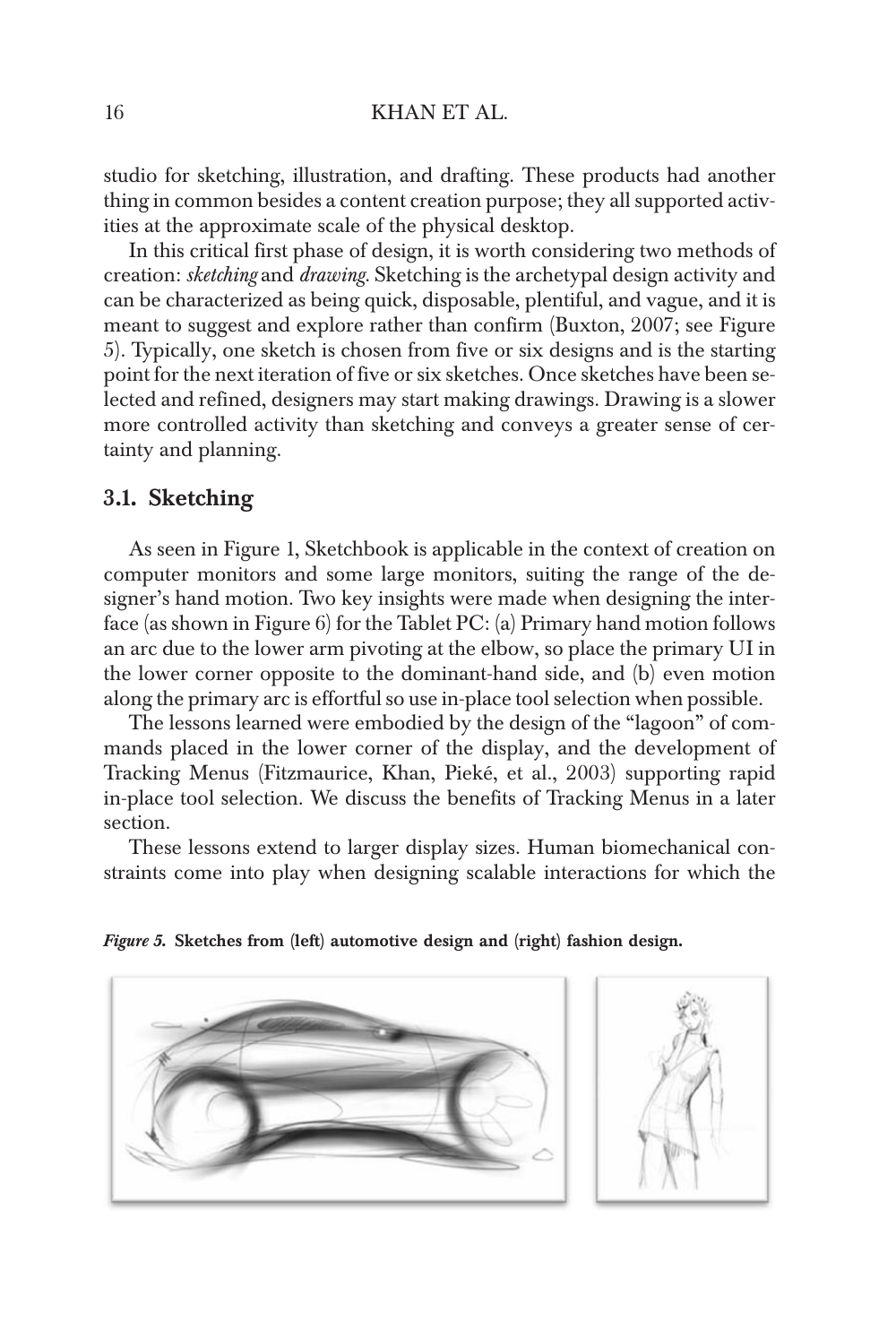

*Figure 6.* **Sketchbook on a Table PC.**

**Tracking Menu** 

shoulder, elbow, and wrist determine comfortably accessible areas of a display. As the size of a display becomes larger, the higher up the kinematic chain of the arm that the primary arc is determined. Of course, moving up the chain also lowers motor control precision. As such, sketching becomes more difficult at larger scales and so, drawing becomes the preferred means of creation.

#### **3.2. Drawing**

Although designers' physical skills generally exist at the desktop scale, in our experience with design studios, we found that a number of interactions throughout the design process exist at larger scales (Buxton, Fitzmaurice, Balakrishnan, & Kurtenbach, 2000). *Tape drawing* is a bimanual large scale drawing technique developed by automotive designers. This technique was developed by designers to solve the problem of creating the principle curves of a car. Although it may seem that the principle curves could be drawn at smaller more comfortable scales using ordinary pencils and paper (the same tools they use for sketching), the designers found that it was difficult to properly evaluate the curves drawn until they were enlarged to full scale. Once enlarged, unpleasant surprises would often be found. Because of the large investment needed to develop a new car, and the importance of the principal curves to the overall design, drawing these curves at full scale was the only practical solution. However, as previously discussed, freehand drawing skills do not scale well. As it happened, designers found that "drawing" with black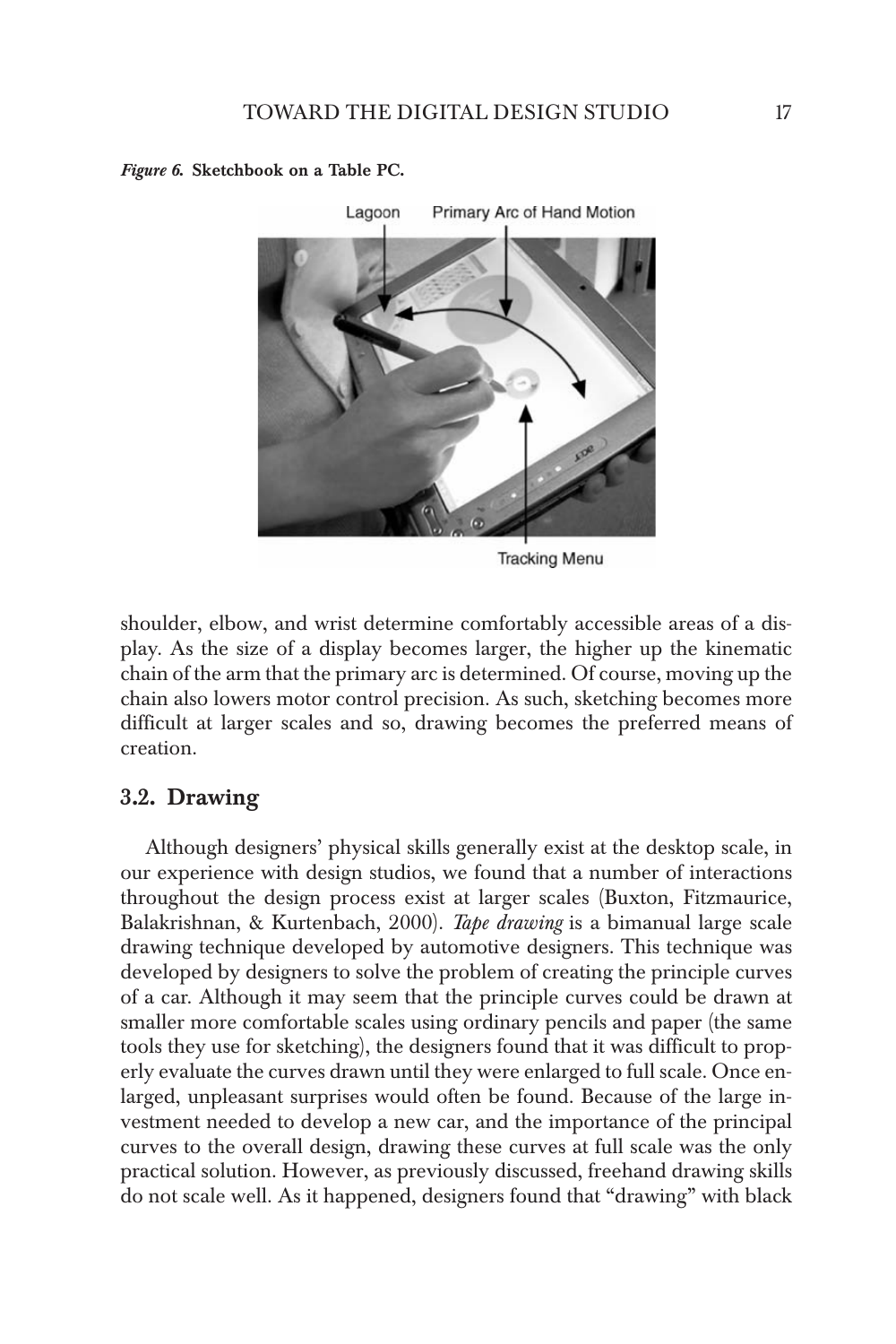photographic tape met their needs. Drawing very large straight lines and smooth curves with pens and pencils is difficult, but drawing with tape "easily facilitates the generation of perfectly straight lines, and, due to the slight elasticity of the tape which allows it to be deformed, smooth continuous curves as well" (Balakrishnan, Fitzmaurice, Kurtenbach, & Buxton, 1999, p. 161).

We developed a digital tape drawing tool (see Figure 7, right) which was able to capture all of the benefits of physical tape drawing with additional functionality only possible in a virtual system. Furthermore, the final stage of somehow digitizing a physical tape drawing piece, to import the data into a CAD software package for surfacing, was no longer needed. This project generated some excitement at the studios where it was shown. However, it seemed to generate more questions than answers (Balakrishnan et al., 1999) and so, we built on our initial two dimensional (2D) prototype to explore three dimensional (3D) modeling on large displays. "The very designers who rejected the use of conventional software in favor of drawing with physical tape, when given an electronic analogue of tape drawing, were asking for capabilities that the original physical technique could not provide" (Grossman, Balakrishnan, Kurtenbach, Fitzmaurice, Kahn, & Buxton, 2001).

Our improved system (Figure 8a) used tape drawing as the primary curve and line creation technique, on axis-aligned 2D construction planes spatially integrated in a 3D volume. As several traditional graphical user interface widgets would not work on the large display, we added *marking menus* (Kurtenbach & Buxton, 1993) for issuing commands in-place and switching modes. For navigation, we provided zooming and panning based on the "rubber sheet" bimanual interaction techniques designed for the T3 system (Kurtenbach, Fitzmaurice, Baudel, & Buxton, 1997). For orientation, we had an orbit tool in the nondominant hand. We also began to use "proximity to the display" as a controlling parameter. Finally, we supported *flags* as 3D handles to saved views.

*Figure 7***. An automotive designer using the tape drawing technique, and our digital version (from Balakrishnan et al., 1999).**

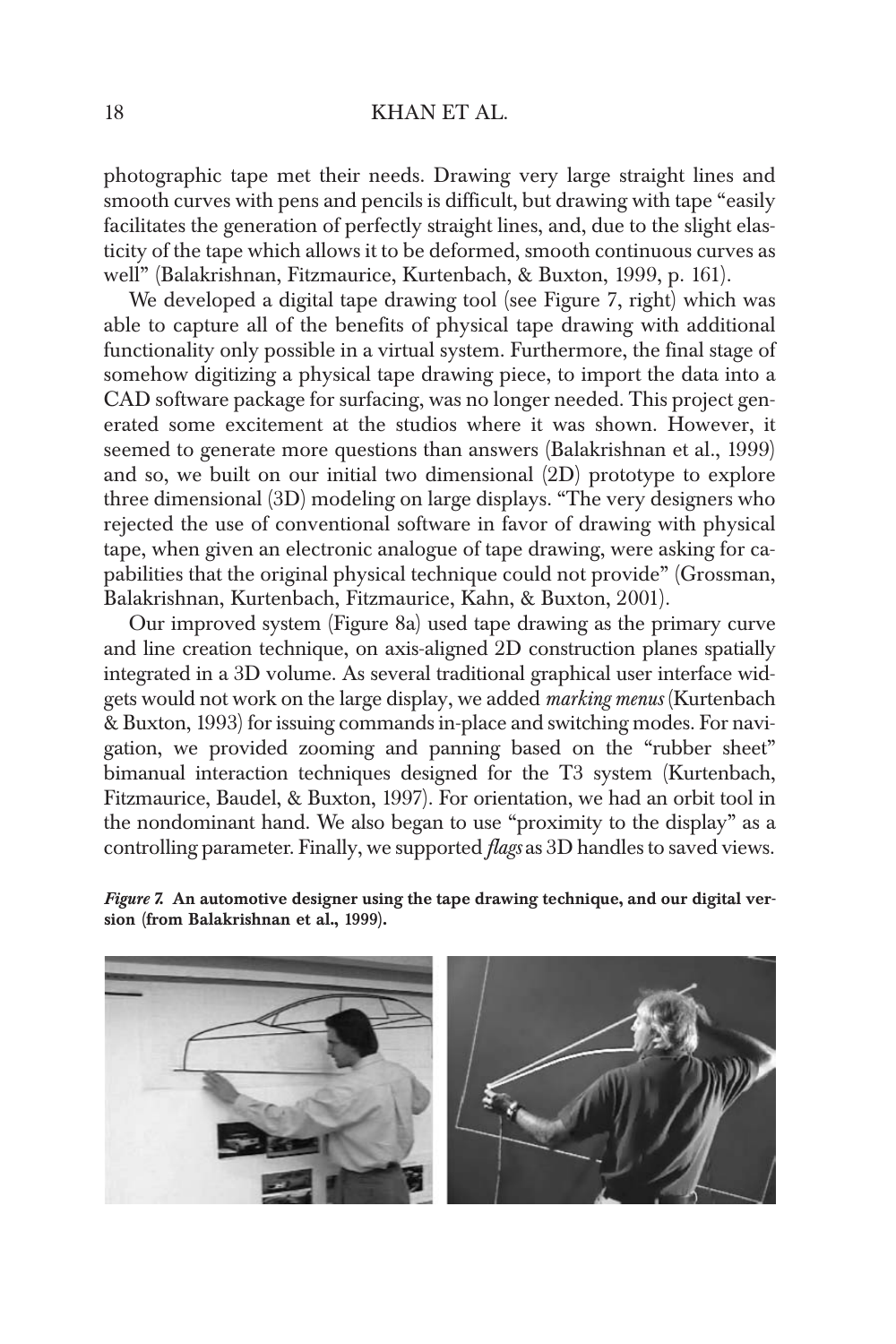*Figure 8***. (a) Cross-section modeling on large displays (from Grossman et al., 2001); (b) creating principle 3D curves on large displays (from Grossman et al., 2002).**



To better capture the principle curves of modern automobiles, we extended our system to support 2D tape drawing on a 3D curved plane based on a previous curve (see Figure 9). The user would first select the working plane and draw a curve, which could be extruded as a 3D curved surface. They would then move to an orthographic view of that surface and draw a second curve. In this way, a 3D curve could be drawn in a controlled yet flexible way (see Figure 8b). A critical aspect of this design was a seamless way to switch from a perspective view (for depth cues) to an orthographic view (for precise drawing). Working at arm's length from the display, users found the perspective/ortho switch to be quite jarring. We added smooth transitions between the 2D and 3D views with a novel interpolated projection method (smoothly going between orthographic and perspective projections) to address this problem (Grossman, Balakrishnan, Kurtenbach, Fitzmaurice, Kahn, & Buxton, 2002).

These techniques taken together proved to be effective in allowing the user to express complex 3D curves of the form needed to draw the principle 3D curves typical for automotive design. In Figure 10, a 3D curve network can be seen of the Dodge Viper. Note that no planar curves are used at all.

*Figure 9***. Left to right: Drawing a curve and extruding it to be a 3D curved surface. Drawing a curve on an orthographic view of the curved surface (from Grossman et al., 2002).**

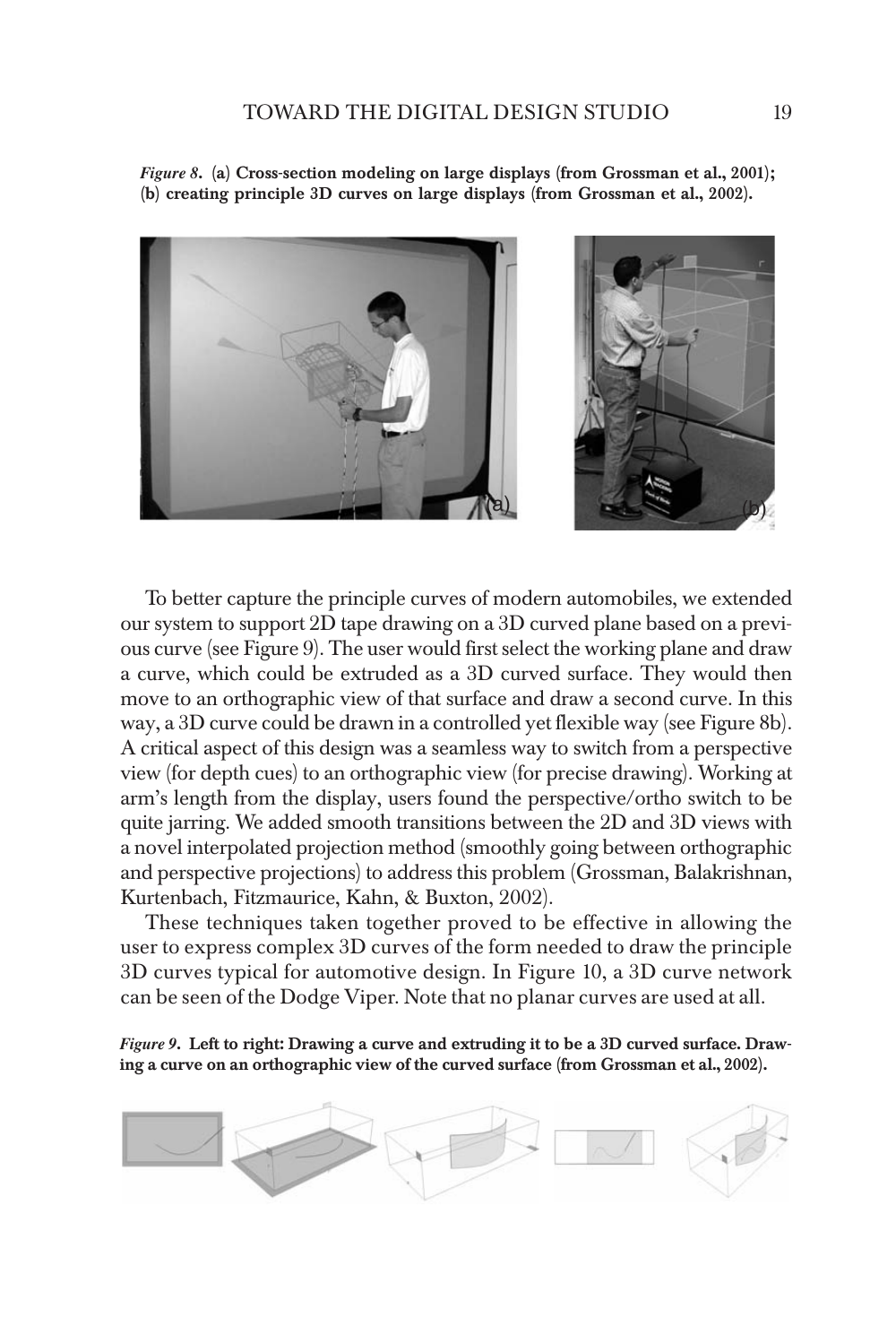*Figure 10.* **Principle 3D curves for the Dodge Viper together with a photograph of a scale model of the car (from Grossman et al., 2002).**



This system implemented interactions supporting the physical scale needed to express automotive designs. Perhaps when multi-input technologies for large displays become viable commercial products, these prototypes may be revisited.

To summarize, the creation stage of the design artifact life cycle includes activities such as sketching and drawing. Both have been supported by digital technologies, 2D drawing more so than sketching in desktop commercial packages, though only for the small screen. The benefits of the digital versions include the expected benefits of editing and nondestructive operations, as well as unexpected capabilities such as the creation of 3D curves using the existing skills of the traditional tape artist. Of course, digital tools can directly integrate with the digital pipeline of the studio and this saves the time-consuming and error-prone digitization of the artifacts. Also, digital artifacts can easily be communicated via intranet, e-mail, and so on. Finally, drawing for large displays has some unique needs and affordances such as the use of in-place tools, bimanual input, smooth animated transitions, and careful consideration of the biomechanical constraints at play. These factors all contribute to the design of comfortable interactions at various display sizes for sketching and drawing.

## **4. DESIGN ARTIFACT LIFE CYCLE: COLLABORATION**

As the *creation* phase of the design process moves forward toward *editing*, more people become involved. Management begins to give feedback and guidance and, at some point, major design changes are less frequent and much evaluation and discussion occurs. We call this the *collaboration* phase, the activities of which take place more in meeting rooms and at evaluation stations. In Figure 3, we see *collaboration* as the phase in the design artifact life cycle that involves the largest number of people during the overall design pro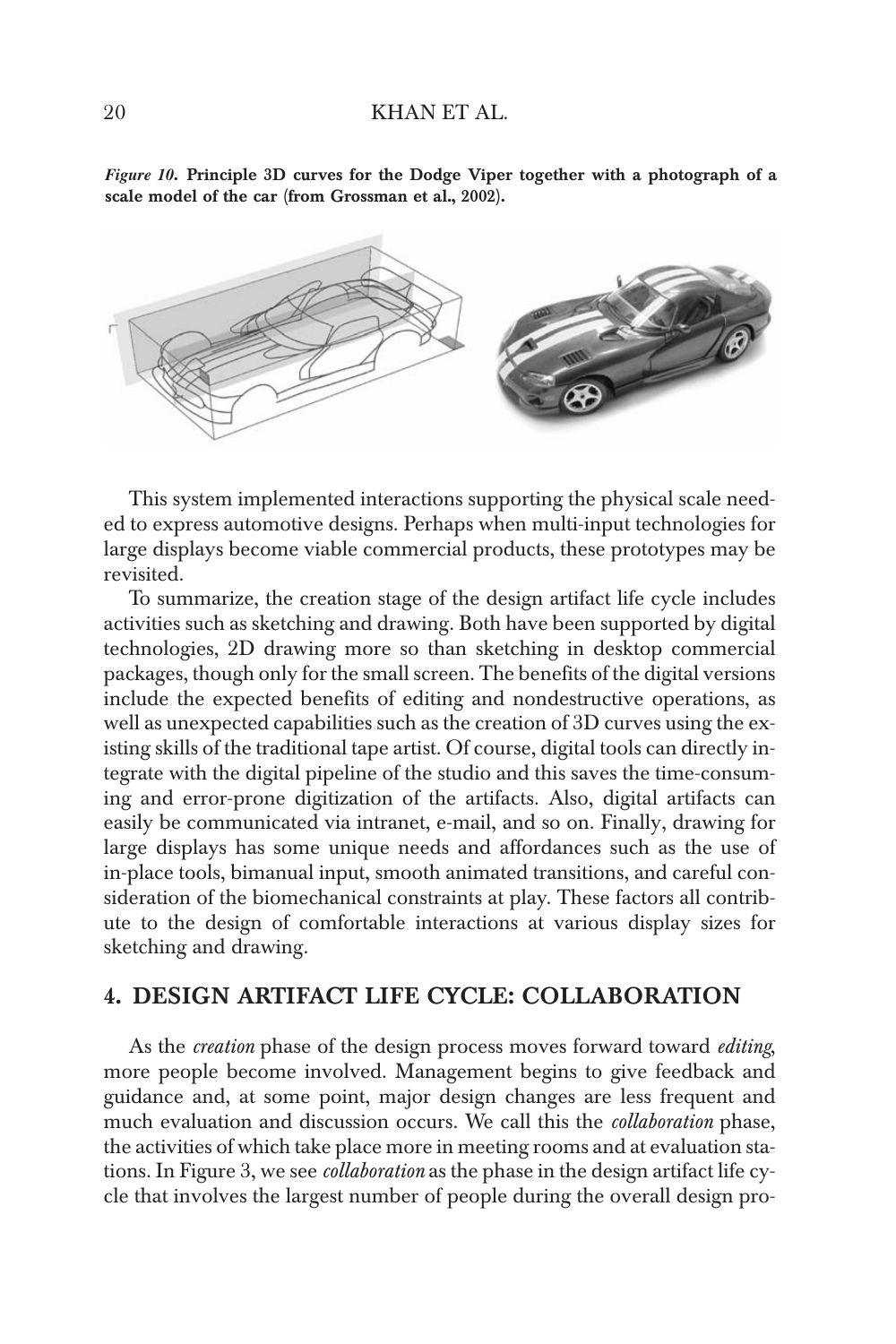cess. In moving toward a vision of a digital design studio, this phase may also include the largest number of devices. Essentially, compared with the creation phase, collaboration can be characterized as *more people, more devices, and more communication*.

Our vision of the digital design studio is a fairly rich environment of activities, specialized terminals, and dedicated spaces (see Figure 11). Terminals could include typical computer workstations but could also be large displays, or exocentric and egocentric displays. To follow the movement and transition of content among and within the physical and digital realms, a tagging system was proposed (Fitzmaurice, Khan, Buxton, & Kurtenbach, 2003). In this section, we briefly present the terminal types followed by greater detail about the Portfolio Wall design as a common interface to a variety of terminals as well as

**al., 2003).**Workstations -Engineering and 3D Model Building

*Figure 11.* **Trial environment for our digital design studio prototype (from Fitzmaurice et**

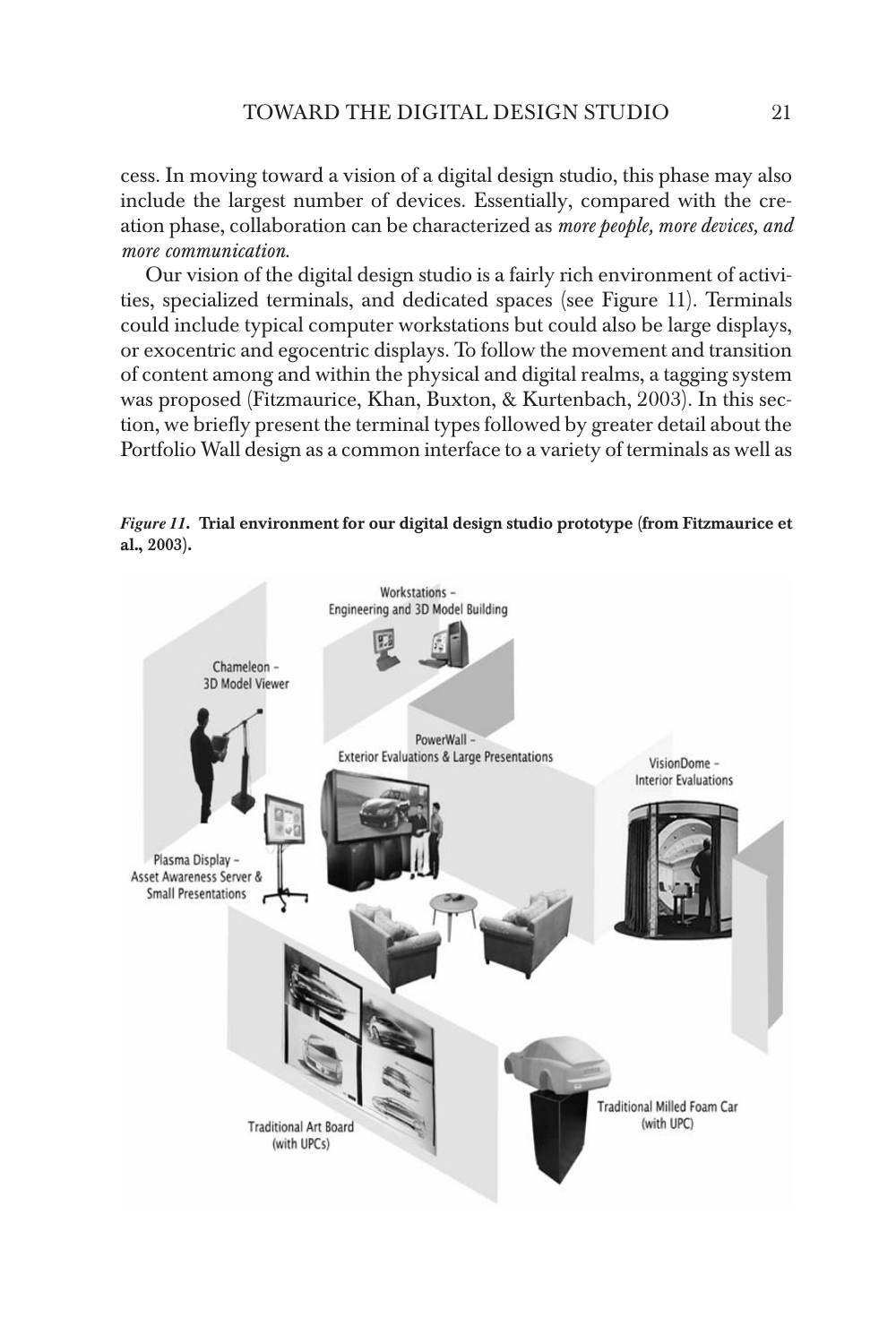serving as the content repository. We then show a number of interface techniques to facilitate 2D and 3D content navigation on terminals.

#### **4.1. Display Types**

For many classes of design work, such as automotive, product design, or architecture, physical and virtual 3D models are created and re-created throughout the process. Virtual 3D models have several unique affordances that can help increase quality and reduce cost. Digital 3D data may be viewed on displays in a number of ways and may be classified as exocentric, planar, or egocentric. For any type, the viewing experience could be immersive as well. In the past, commercial visualization projects have put forward immersive or semi-immersive products like the CAVE® or the Fakespace™ Boom 3C, employing stereo goggles. However, in the design studio, we have found the value of untethered collaboration among participants to greatly outweigh any benefits from visual stereo effects. Design collaboration is a highly social activity and having to go to a special room and put on special equipment breaks the flow of normal design discussion. Also, within the immersive environment, common experiences like pointing at objects or jotting something down on a sketchpad are not possible.

For these reasons, we built the Boom Chameleon: a high-resolution touch sensitive LCD display panel tracked in 3D space by an articulated arm (see Figure 12, left and center). The Boom Chameleon serves three primary purposes. First, for the automotive design studio, it acts as an exocentric display that can be thought of as a virtual clay model at about a one fourth scale. Milling out a full-scale clay model is very expensive, costing more than \$1 million. Despite this high cost, this method of evaluating and modifying shape

*Figure 12.* **(Left to right): The Boom Chameleon, the Boom Chameleon as a 3D podium, and the Elumens Vision Dome (from Fitzmaurice et al., 2003).**

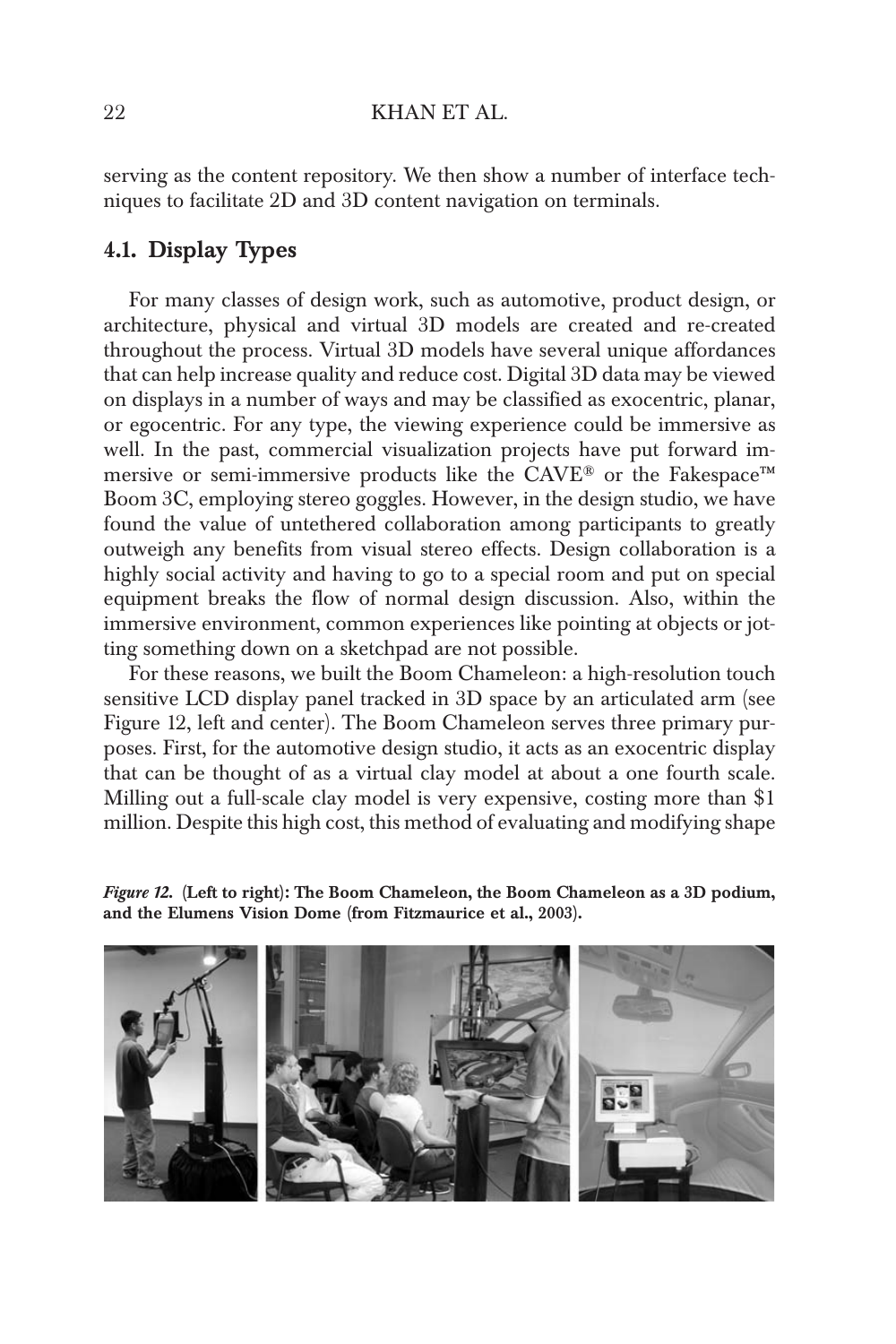is still considered to be valuable. However, if a *virtual* clay model can reduce the number of iterations of full-scale models to be milled, the value of such a system would also be significant. A second purpose is to support distributed design. With the additional of a microphone and drawing/record/playback controls via the touch screen, the Boom Chameleon becomes a rich 3D annotation device (Tsang, Fitzmaurice, Kurtenbach, Kahn, & Buxton, 2002). Rich 3D messages with voice, explicit markup with a drawing tool, and implicit markup based on viewpoint, can be recorded and sent to the Portfolio Wall. Designers can pick up messages on the wall left for them offline by design managers who may even be at other physical locations. When synchronously collocated, the Boom Chameleon can serve its third main purpose; as a 3D podium (see Figure 12, center) with the display duplicated to a large wall-sized display for group viewing. By maintaining the 1:1 spatial mappings of moving around a physical object, the Boom Chameleon requires no significant training so design managers who do not normally use digital tools can easily drive the presentation and discussion around a virtual 3D model.

Although the Boom Chameleon serves the purpose of an exocentric display, the *Vision Dome* provides egocentric viewing ideal for "looking around" within a 3D model such as architectural spaces or automotive interiors. The Vision Dome is a 10-by-10 foot hemispherical concave display produced by Elumens (see Figure 12, right) and provides a sense of immersion because of its large size and curved surface. When viewing interior car designs, the enhanced sense of immersion provides a better sense of actually sitting inside the car. And because the user is not encumbered by stereoscopic hardware, body-language cues such as pointing, eye gaze direction, and eye contact during conversations are not obscured. On the other hand, the Vision Dome in not directly interactive. Therefore, as a controller, we added a 15-in. LCD with a touch-screen, again, running Portfolio Wall for both selecting objects as well as orienting them.

## **4.2. Portfolio Wall**

Tying together the various terminals in the digital design studio is the Portfolio Wall, which can serve as an interface to several devices including the virtual art board. The primary interaction is simply to touch one of the tiled images to enlarge it to fill the screen (see Figure 13). Touching the screen again will reduce the image to reveal the tiles again. A marking menu is used to provide commands and actions. When an image is full screen, flicking to the right shows the next image. Flicking to the left shows the previous image. In this way, the Portfolio Wall can be used for impromptu presentations too. At the top of the screen are a number of user-defined tabs so that design managers can organize assets as needed. For example, each designer may have a tab or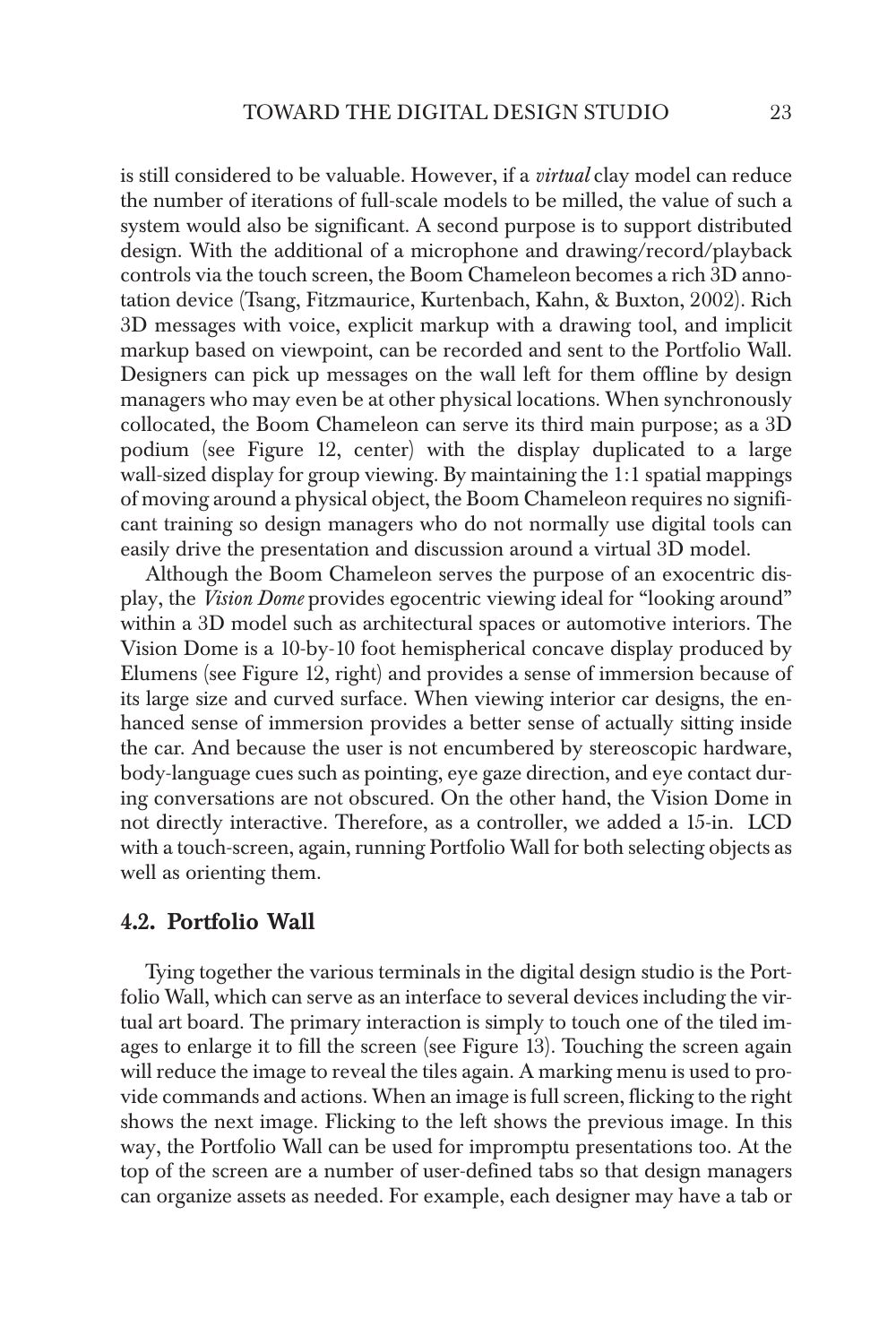

*Figure 13***. The Portfolio Wall (from Buxton, 2007).**

there may be a tab for each day of the week. On the right side of the screen, there is a compare area onto which images may be dragged. When the user has collected the images needed, the user can touch the compare area to enlarge it to full screen. Other simple marking menus provide control for videos and animations. For the tape drawing tool, users requested the additional abilities to compare designs, display related sketches and inspirational materials, and preview shaded surfaces. That is, they requested features to support the integration of related contextual content, to better fit into the overall design process. Part of this situation arises from the need to interact with others around the artifact, and this was best done around the art board.

When design artifacts are digital right from the creation stage, they can immediately become part of the digital workflow, being posted to the Portfolio Wall, the Boom Chameleon, or the Vision Dome. However, the collaborative aspects of the traditional art table and the art board are somewhat lost. The photograph in Figure 4 showing the cubicle space of a graphic designer was taken after hours at the Autodesk offices in Toronto. Notice how the monitor is turned off. This conveys one of the problems arising from the transition to digital processes that was related to our research group during a visit to General Motors in Detroit (Buxton, 2007). Design managers once had the ability to walk around the studio after hours to get an overview of what was going on by looking at the drawings on the drafting tables of all the designers. As is typical, all the monitors were off after hours or blanked when the designer was not presently working. The digital content being created was too virtualized. Impromptu informal discussions about designs and alternatives became difficult. And the implicit design status and history of a project, once nicely preserved by pasting things up on art boards, was lost.

These important parts of the creation and editing phases of the design process were poorly supported in the studios we visited. An obvious workaround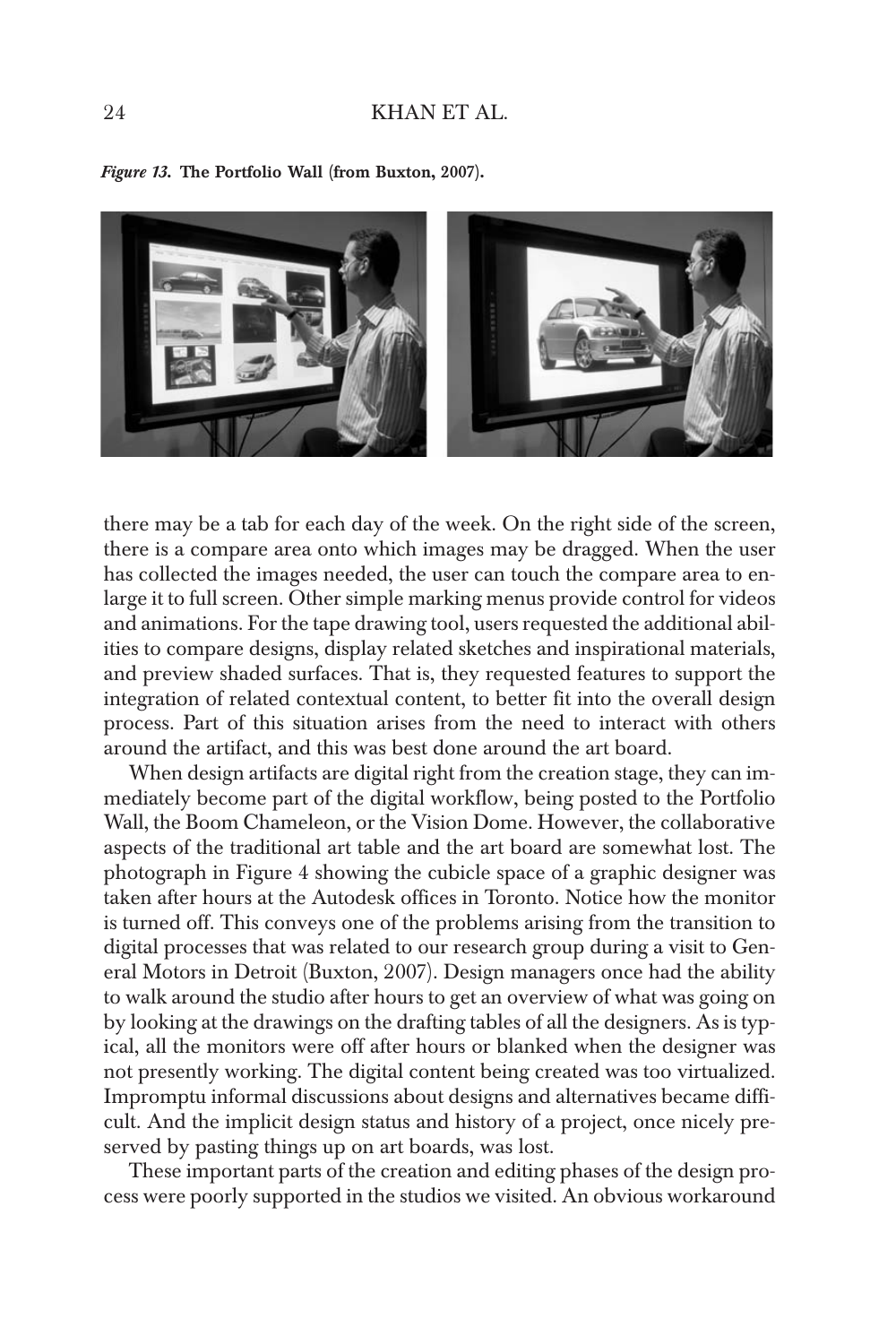to this problem is to regularly print out images and post them on the traditional art boards. But in a hybrid studio, this approach can also create problems. A major American toy design studio related that they had frustrating line-ups at the wide-format printer before a design review session. Also, this approach obviously loses the benefits of the digital format of the data. So-called turntable animations are regularly created where the model slowly turns 360 degrees with specific lighting to convey the highlight qualities of the surfaces. These animations convey much more information than a still image printed on paper. Also, in the digital world, diverse images can be quickly compared and manipulated. Even 3D data sets could be posted and viewed on an electronic art board. To provide these features and to serve as both an awareness server (Dourish & Bly, 1992) and a status board, we created the Portfolio Wall prototype (Buxton, Fitzmaurice, Balakrishnan, & Kurtenbach, 2000) which was later productized and deployed to studios across the globe.

Conceptually, designers could throw images and videos or animations onto "the wall" at any time. Sketches, inspirational material, turntables, and 3D models could be posted and a copy would be made and kept by the system. We felt that it was important that the Portfolio Wall was considered to be an appliance, not a computer. That is, it only served this one purpose and it was always running. To this end, the program was always maximized and no operating system functions were shown. In fact, when we first showed our Microsoft Windows version, people did not notice that it was no longer running on IRIX.

After some user set time, it could go into "screensaver mode" and randomly display recent images and videos, or the random mode could be the primary usage. Depending on the hardware setup, interaction with the Portfolio Wall can be personal or public. In Detroit at a studio in General Motors with about 20 designers, they ran two Portfolio Walls. One was front projected, displayed on a very large 15-m wall (50 feet) so that all the designers could see it from anywhere in the studio. It was always in "screensaver mode" and continuously displayed recently posted imagery. In this way, the designers had a sense of what others were working on and mixed in were many inspirational (so-called lifestyle) images. Another version (as shown in Figure 11) ran on a 50-in. plasma display with a Matisse touch screen in the office of the design manager. At any time, the manager could get an overview of what was happening in the studio, and the status of the project as a whole. Finally, as content is normally never removed from the Portfolio Wall, it preserves and provides access to the evolution of a design. This emulates another studio practice of stacking art boards (which can be seen in Figure 2) to keep the project history.

The problem of interacting with the 2D and 3D content in the design studio also presents some unique challenges. Collaborating around large displays often involves lively discussion of new ideas and rapid turn-taking but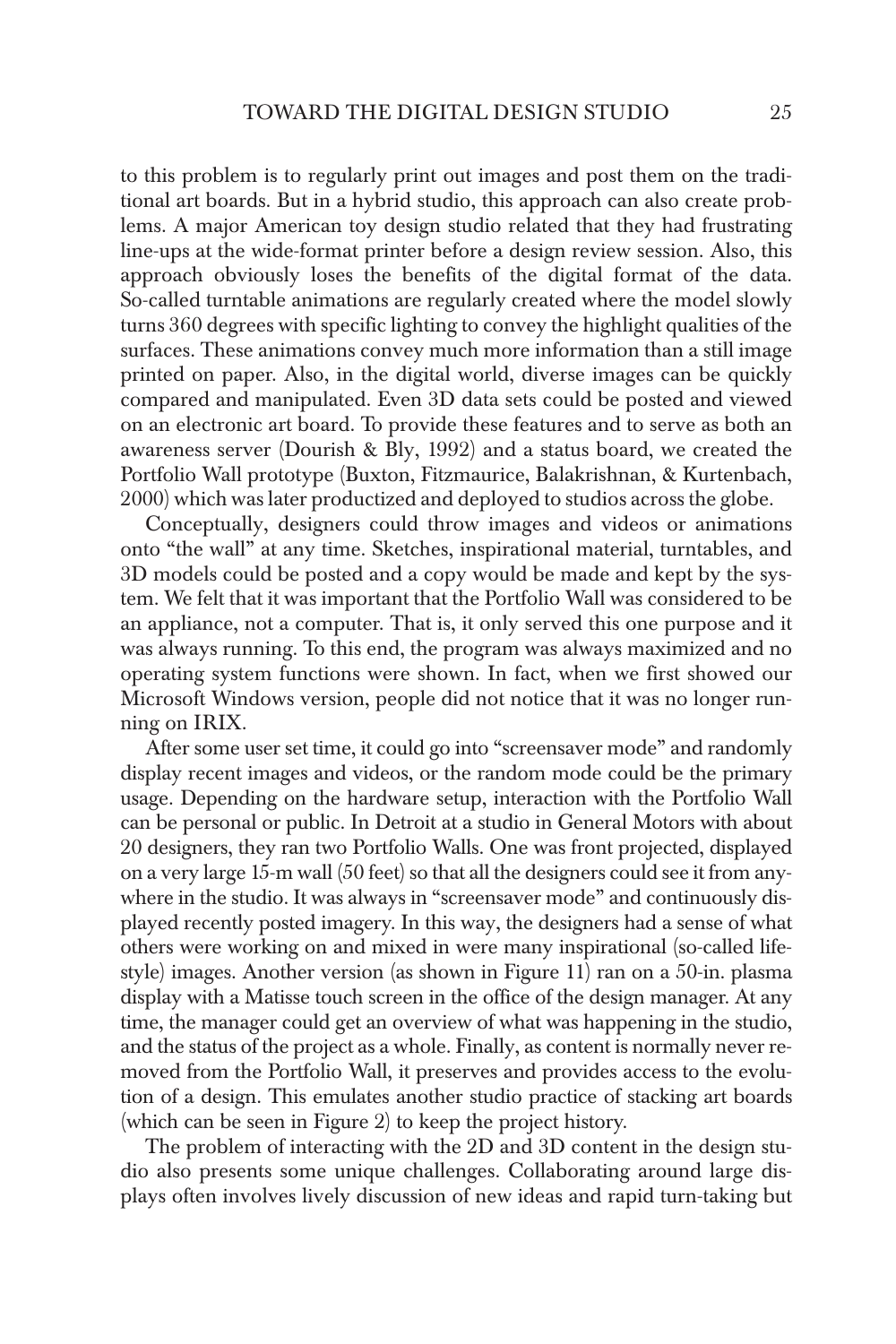also careful evaluation of subtle features of the design and minipresentations. The flow of these conversations can easily be broken by obtuse interfaces, difficult to find data, or untrained users.

The restricted input on large displays—often just a touch screen—adds further difficulty to the problem. Once again, we find that interaction techniques designed for the desktop do not scale well to large displays, especially the typical expectations that a keyboard is present or mouse buttons are accessible. We developed a number of interaction techniques specifically designed for touch screen and/or pen-based input to help preserve the flow of the collaboration by reducing the "cost" of the interactions. We show tracking menus for 2D (Fitzmaurice, Khan, Pieké, Buxton, & Kurtenbach, 2003) and 3D, called SteeringWheels (Fitzmaurice, Matejka, Mordatch, Khan, & Kurtenbach, 2008), and a technique called HoverCam (Khan, Komalo, Stam, Fitzmaurice, & Kurtenbach, 2005) for simple 3D exterior navigation. Tracking menus are essentially a one-handed tool glass (Bier, Stone, Fishkin, Buxton, & Baudel, 1994) that works well for pen-based input as well as mouse and touch-screen. We also present the ViewCube (Khan, Mordatch, Fitzmaurice, Matejka, & Kurtenbach, 2008), an orientation tool, and ShowMotion (Burtnyk, Khan, Fitzmaurice, & Kurtenbach, 2006), a navigation and design review system. These tools are designed to complement each other, too (see Figure 14).

For 2D navigation, a simple zoom/pan tracking menu can be used (see Figure 6). For 3D, SteeringWheels are used; a task-based tracking menu for "outside" (with exocentric functions, Figure 15, left), "inside" (containing egocentric navigation functions, Figure 15, center), or "both" (see Figure 15, right).



*Figure 14.* **SteeringWheels, ViewCube, and ShowMotion.**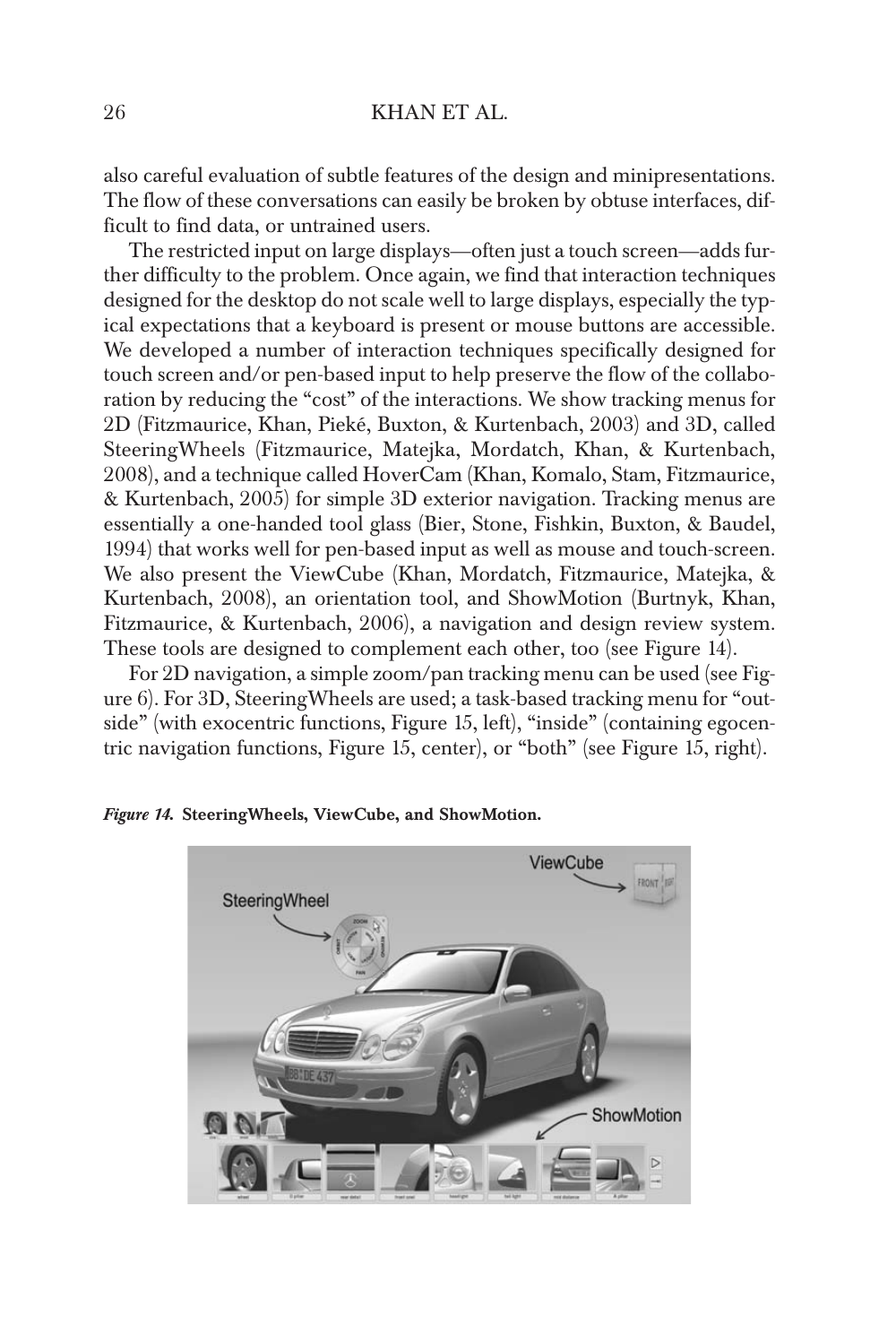



The tracking menu approach helps to simplify the interaction by (a) working "in-place" so the tools are always at hand, (b) being always visible so the user can learn which group of functions are needed or may be helpful, and (c) each operation in the SteeringWheels is designed to be "safe," that is, attempts to prevent error states and disorienting situations. For example, the zoom function prevents zooming out beyond some minimum size, so the model will not disappear completely. A more complex example would be the orbit tool. Orbiting a model that is roughly spherical in shape will work as expected but revolving about a particularly oblong shape may end up with the "eye" inside the model or very far away from the model. To prevent these and other types of exocentric navigation problems, we developed a navigation tool specifically for object inspection operated by a single input (ideal for touch screens) called HoverCam.

Moving around in an exocentric way can be fairly complex. Typically, desktop 3D software applications provide zoom, pan, and orbit functions to accomplish the basic substeps needed to navigate around the outside of a 3D object. The user must interleave these basic tasks to accomplish larger goals of moving from the front of the car to the side, for example. Many applications map the three basic commands of zooming, panning and orbiting to the buttons on a three-button mouse, or they could be presented on a tracking menu. However, when the task is known to be surface inspection, it would be preferred to have a technique that could accomplish the higher level navigation goals with low dimensional input. This was the goal of our HoverCam project. By using simple collision detection in restricted fields of view, zooming, panning, and orbiting can be combined to provide the needed camera motion with only two dimensions of input (see Figure 16). The HoverCam interaction technique greatly simplifies exocentric navigation for object inspection and works well on touch-screens and even mice with only one button. So, when appropriate, the orbit command on the Steering Wheels could use the HoverCam algorithm.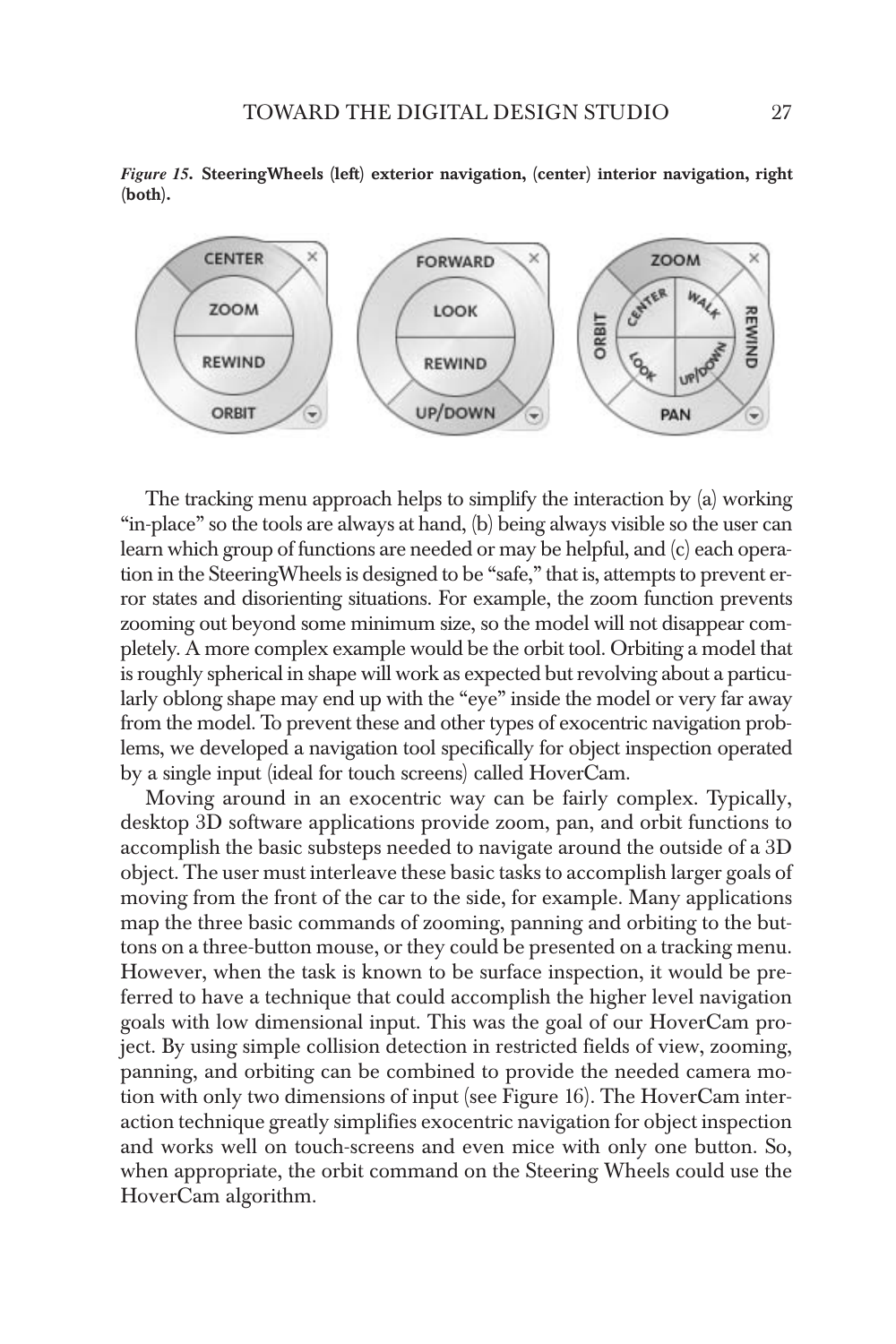*Figure 16.* **(a) HoverCam camera motion path approaching and turning to follow the surface of the object, (b) HoverCam camera motion path and camera look-at direction in an "interior" concave shape, and (c) the HoverCam algorithm showing the Restricted Field of View (FOV) and the Obstacle FOV looking for obstructions to help turn the camera (from Khan et al., 2005).**



The ViewCube (see Figure 14) is a cube-shaped widget placed in a corner of the screen that serves as a proxy object for the 3D scene. In the design of the widget, we applied the edicts of direct manipulation: (a) continuous representation of the object of interest, (b) physical actions or labeled button presses instead of complex syntax, and (c) rapid incremental reversible operations whose impact on the object of interest is immediately visible. The widget has selectable pieces and spatially arranges the 26 possible views (8 corners, 12 edges, 6 faces—see Figure 14).

Clicking on a piece of the ViewCube selects the corresponding view and smoothly animates the camera position to achieve that view (Figure 17, left). The click regions are enlarged at the edges of the widget (Figure 17, right) so users can more easily select the smaller pieces. Dragging on the ViewCube also rotates the scene and view snapping makes it easy to achieve one of the fixed views. When navigating using other tools, the ViewCube rotates to ambiently report the current scene orientation.

*Figure 17.* **(Left) Before and after clicking the highlighted corner. (Right) Expanded hit areas for boundary buttons. Clicking anywhere within the green regions will select the corresponding button.**

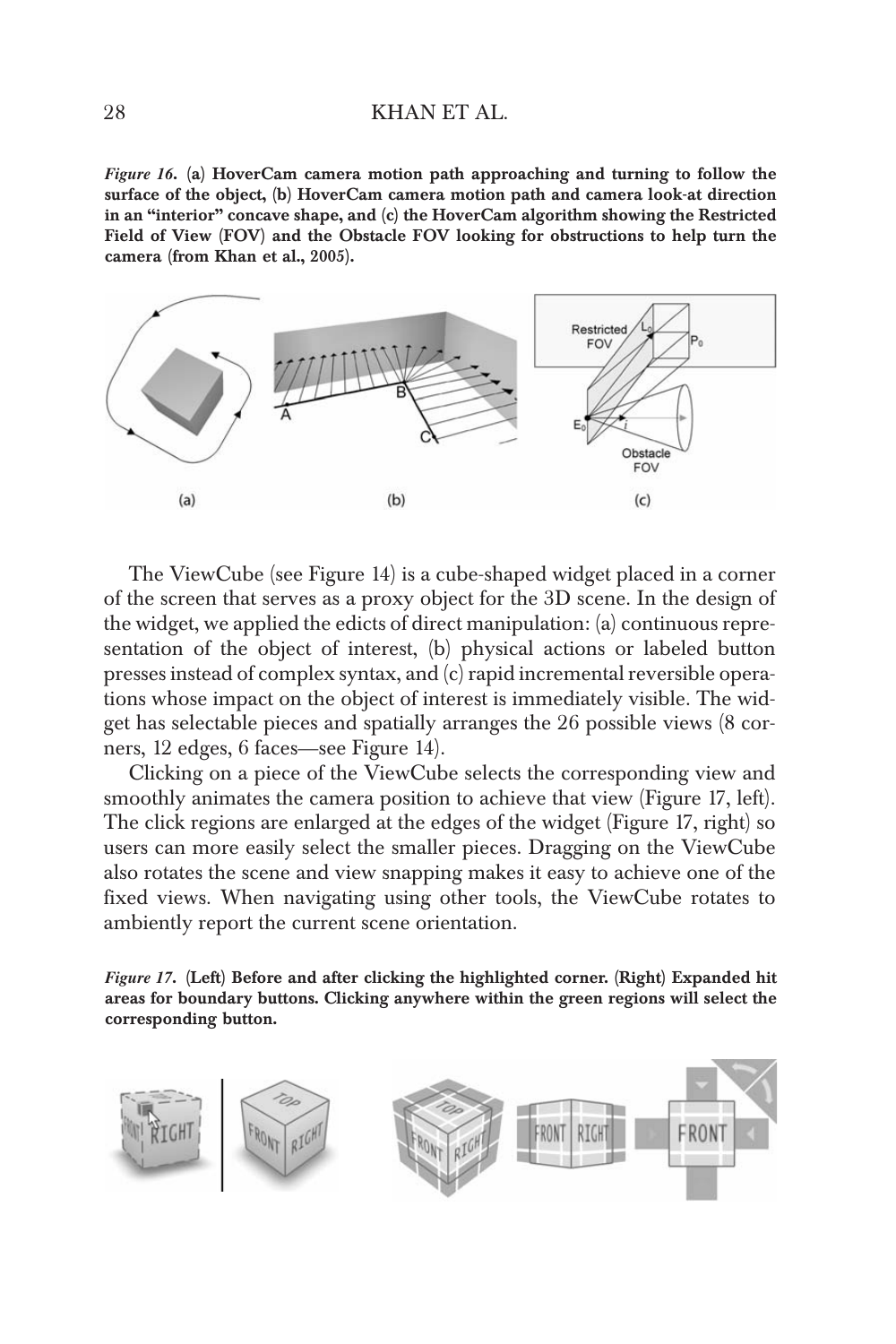Clicking on a piece of the ViewCube selects the corresponding view and smoothly animates the camera position to achieve that view (Figure 17, left). The click regions are enlarged at the edges of the widget (Figure 17, right) so users can more easily select the smaller pieces. Dragging on the ViewCube also rotates the scene and view snapping makes it easy to achieve one of the fixed views. When navigating using other tools, the ViewCube rotates to ambiently report the current scene orientation.

ShowMotion (see Figure 14) attempts to simplify 3D navigation even further by presenting a number of thumbnails representing short camera animations around the 3D model. The user can choose to "go there" to jump directly to that position within the 3D scene or they can choose to "play" the associated shot and see a camera animation (typically from 3 to 10 sec) ending at the position shown in the thumbnail. Shots can be grouped into sets to help visually organize related shots. The upfront cost of this technique is that the designer must pre-author the shots. The designer can choose from a list of eight predefined shot types and we have a very simple interface where shot parameters can be modified.

As the literature suggests, motion cues are useful in 3D object assessment (Todd, 1998, 2004). In particular, motion cues are extremely important in the perception of subtle shapes and are of great value to aesthetic design reviews. For this reason, as well as to avoid time-onsuming and visually jarring manual navigation, we use motion instead of static images as the basis of composing and conducting a review. The core idea is that design review content should be "alive" (i.e., in motion) most of the time. Obviously, using too much motion could be problematic but we have discovered that even small motions, such as a slow camera zoom-in, provides the necessary 3D sensation without producing a visually jarring and distracting experience.

Our system emphasizes a "click to navigate" design that is intended to remove the need for reviewers to understand and control typical high degree of freedom (DOF) 3D camera controls such as tumble/pan/zoom controls by dragging or navigation via six DOF devices. For example, rather than navigating via these types of controls to a particular viewpoint, the user finds a shot corresponding to the viewpoint and goes to that viewpoint by a simple single click on its thumbnail.

Another benefit of the simple "click to navigate" approach is that this allows nonpresenters to be successful in controlling the system and inspecting the design. We have observed that many formal design review presentation meetings break up into situations where members of the audience (other designers and managers) have the opportunity to interact with the system while the presenter is busy talking to others. In this case, we have observed that many audience members are unable to successfully use the traditional navigation controls and quickly give up, most likely leaving the system at an awk-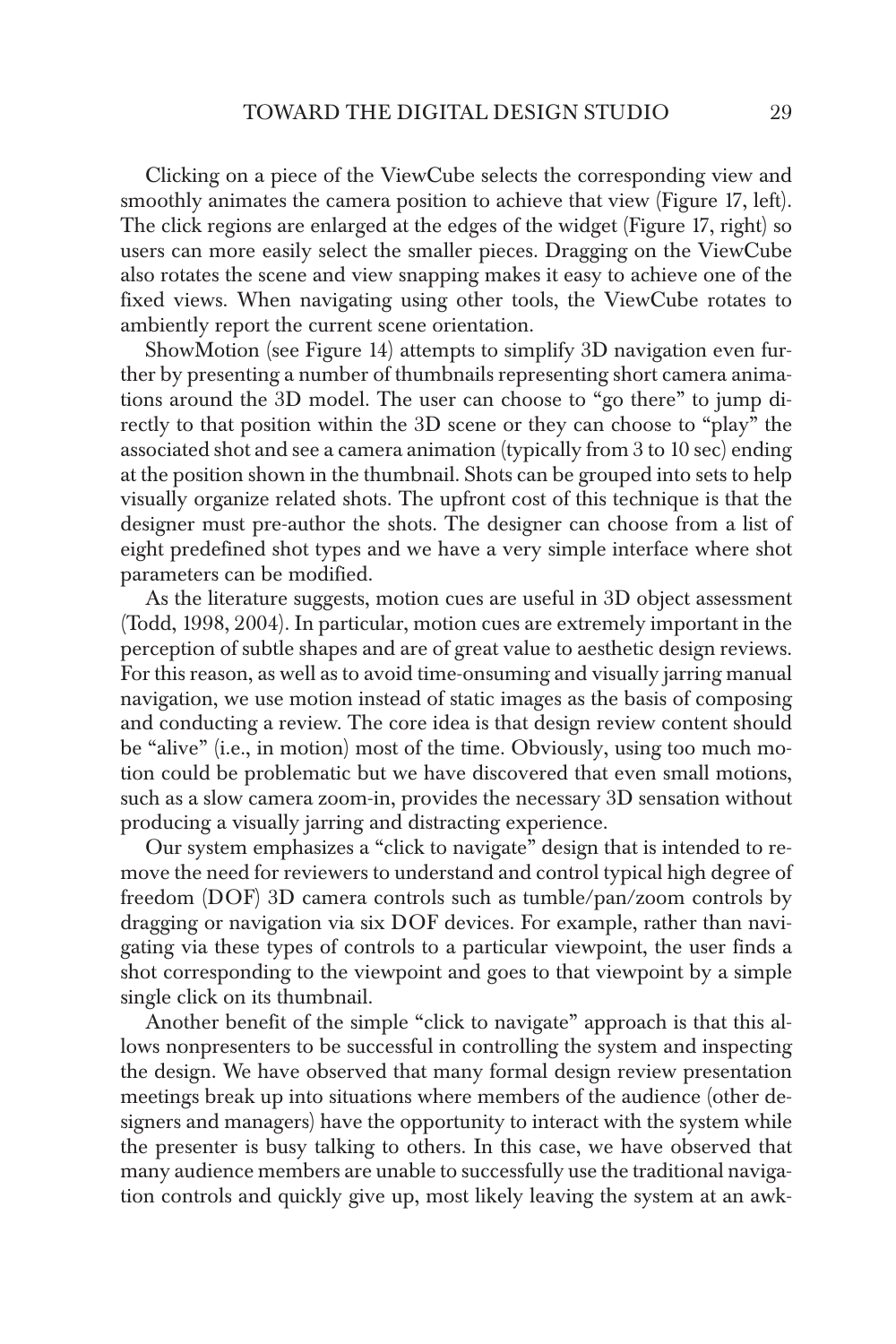ward and low value viewpoint. In contrast, our intention is that audience members will easily understand how to get to certain design viewpoints by watching the presenter and successfully operating the system themselves. A final benefit of this simple navigation scheme is that because the system is never displaying awkward viewpoints or jarring visuals no matter who is controlling it, the presenter's design is always portrayed in a polished manner thus enhancing the impact of the presentation and reviewer perception of the design. Adding cinematic effects such as "fade to black" as transitions between shots improves the overall pacing and visual quality of the experience.

To summarize, the SteeringWheels, HoverCam, ViewCube, and ShowMotion techniques and systems are all carefully designed to assist both novice and expert users when interacting with 2D and 3D content. This work represents a significant amount of research and evaluation including dozens of usability studies with users from several types of design as well as several formal experiments. We are confident that these features greatly improve the flow of collaboration and presentation in design studio settings.

## **4.3. Sketchboard**

Two factors lead us to investigate further the edit/collaboration aspect of meetings in the design studio. First, although we had a wide variety of terminals and large displays in our digital studio prototype environment, we had not captured an important part of the art board purpose. Designers related to us that art boards are not simply collections of design variations, related work, and inspirational material. The art board *itself* is also carefully designed. That is, when brought into a meeting room for a designer to present their work, the size, placement, and position of all the materials are carefully arranged to help tell the story about the design. Second, brainstorming and decision-making meetings involve significant rearrangement, note taking, sketching over artwork, and comparison. Despite the success and flexibility of Portfolio Wall to be used in several ways for a number of design activities, several additional key features were needed. We considered how we could integrate high-quality sketching and more flexible asset arrangement in a meeting setting, and called this project *Sketchboard* (see Figure 18).

The scenario we were interested in investigating was set in an environment of TabletPCs, laptops, large displays, computer workstations, and digital assets such as images and 3D models. We have observed in our own workplace several attendees bringing their laptops to a meeting and taking turns presenting materials via the projection system simply by passing the projector input cable around. Essentially this style of usage has emerged from the affordances and economics of projection systems and PC technology. For design collaboration meetings however, this overhead noticeably breaks the flow of discus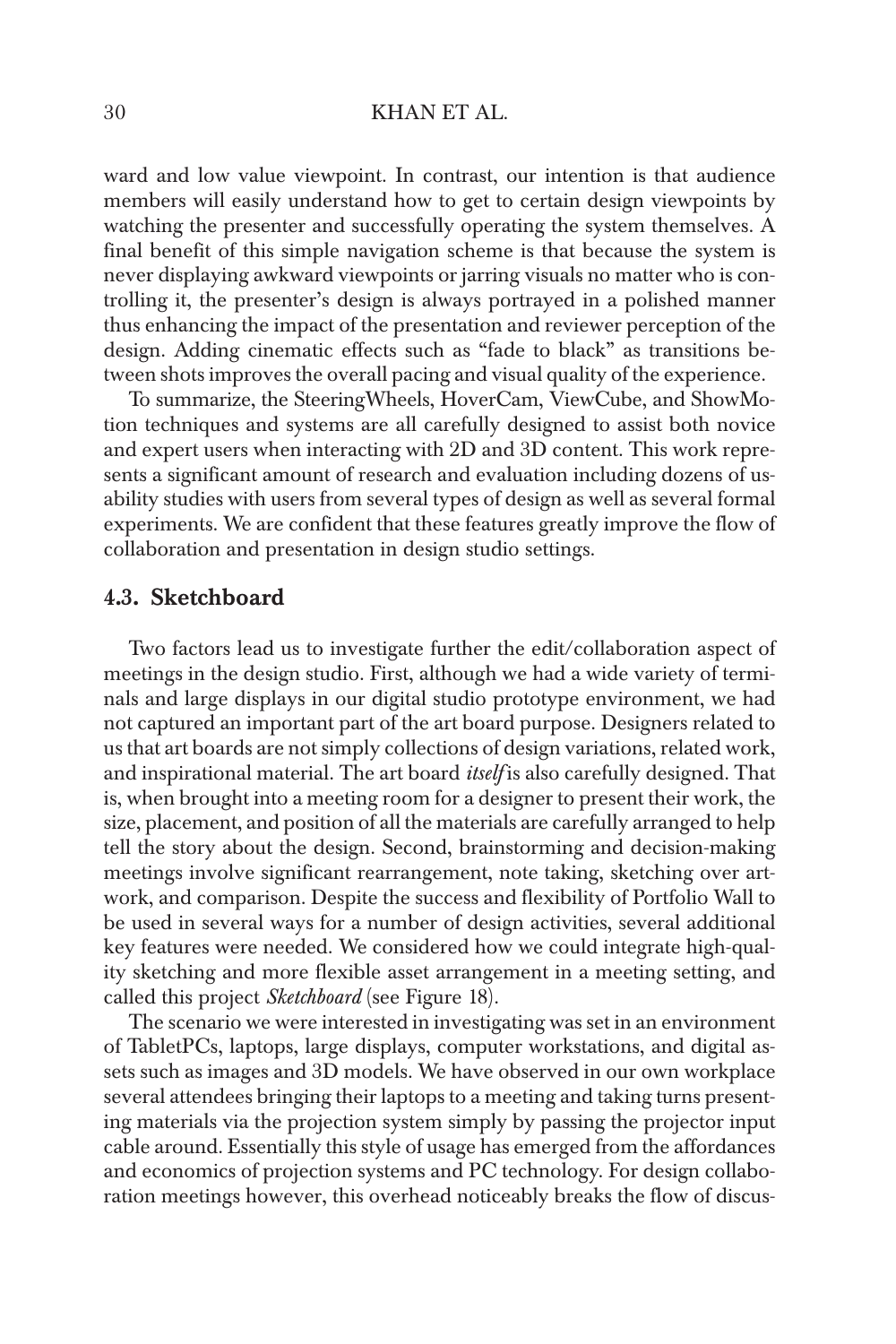sion and ideas as well as the sharing of materials. Our goal was to create a system that would not impede meeting workflow but rather, would enhance it.

We implemented a client/server system to synchronize changes being made by a number of participants. A central server would manage the asset database and the communication to the client wireless TabletPCs. The server interface would always be full screen on a large display. Each participant in the meeting would have the client version that included additional functionality for drawing on the board, SteeringWheels for moving, scaling, or orbiting assets, and quick transfer back and forth to Sketchbook for high-quality pressure-sensitive sketching.

The Sketchboard interface (see Figure 19, left) supports a nontiled display of images, animations, and 3D models. At the top of the screen we have a darkened area we call the "parking lot." Like zoomscapes (Guimbretière, Stone, & Winograd, 2001), when an object is moved into the parking lot, it is automatically resized to fit in that region. Alternatively, a small command triangle is shown over each object when the cursor is nearby to access a marking menu where a park command can be instantly given starting a short animated transition of the object up to the parking lot (Figure 19, right). Flicking down on the marking menu on a parked object "unparks" the object, restoring it to its original position on the board. This serves to support "putting away" some objects while having them readily available to add back to the discussion, that is, the main display area. Also, by employing the marking menu to park/ unpark instead of dragging, maintains the original positioning and scale information that could have been important when restoring. Even seeing which objects have been "parked" helps convey decisions that have been made during the meeting.

Other commands in the marking menu are enlarge left, enlarge right (for making comparisons; see Figure 20, left), full screen (to maximize a single ob-

*Figure 19***. (Left) Sketchboard interface; (right) marking menu with user selecting "park" with the pen.**

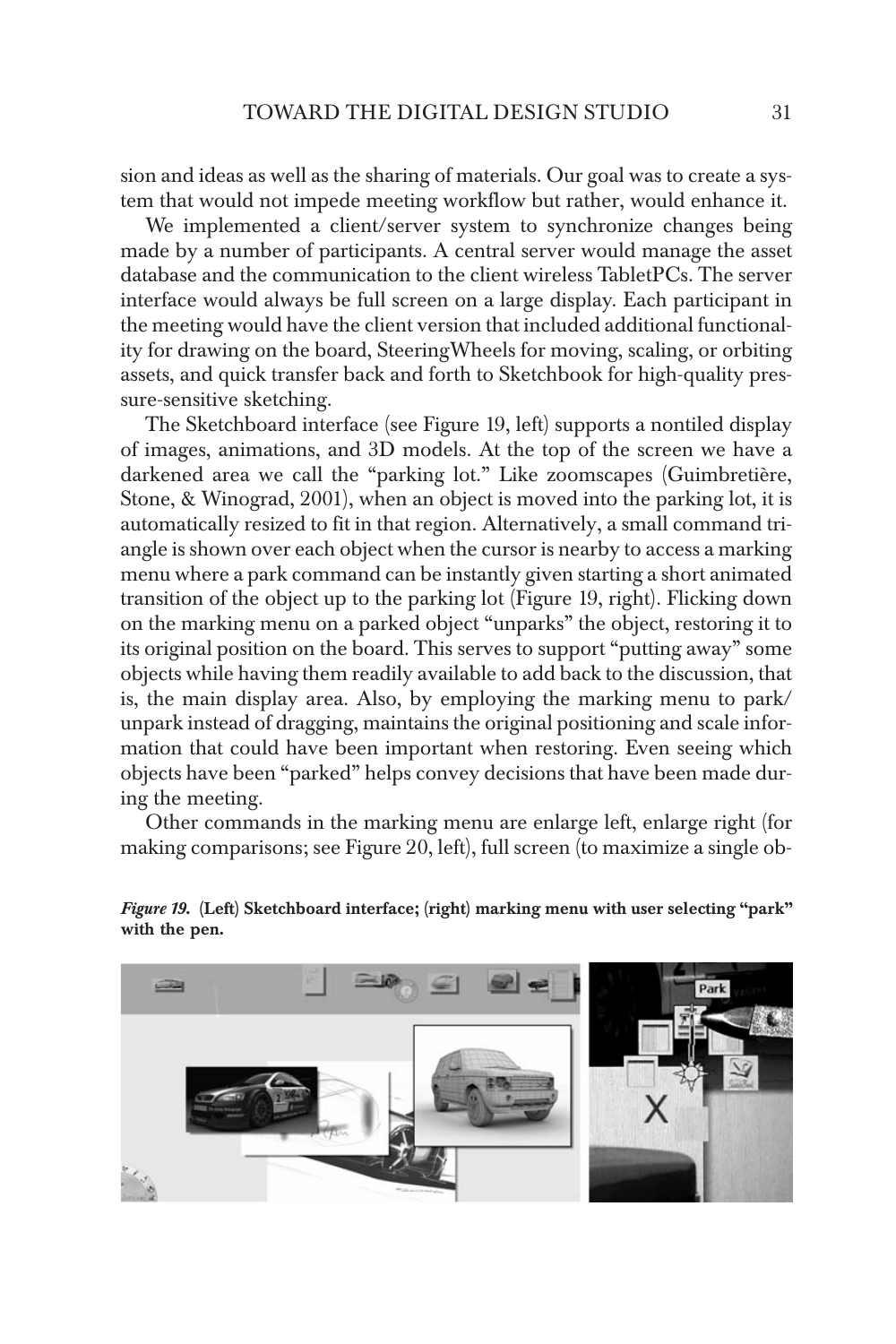*Figure 20***. Sketchboard (left) Compare, (middle) maximize, (right) open in Sketchbook Pro.**



ject; see Figure 20, middle), delete an object (the red "X"), "restore" (to unmaximize and return to the board display), and Open in Sketchbook (on the local TabletPC for annotation or creating new sketches; see Figure 20, right). Note that although objects may be maximized on the large display, the client running on the Tablet PC always shows the art board view. For working directly on the board (see Figure 21), the user has the zoom/pan tracking menu tool, a drawing tool, a color chooser, an eraser tool, and a viewing option to (a) view entire board (see Figure 14; TabletPC on the right) or (b) fit board to height, with scroll bar (see Figure 21).

An exception is when a user chooses to open an image locally in Sketchbook Pro. In this case, the image is downloaded to the TabletPC over the wireless network and Sketchbook Pro is launched, full screen, with that image (see Figure 20, right). To help differentiate which application the user is seeing, we chose to make the bottom left corner command palette yellow for Sketchboard and blue for Sketchbook. When the user has finished sketching,

*Figure 21***. Working on Sketchboard from the TabletPC. (Left) using tracking menu; (right) drawing directly on the board (via the TabletPC).**

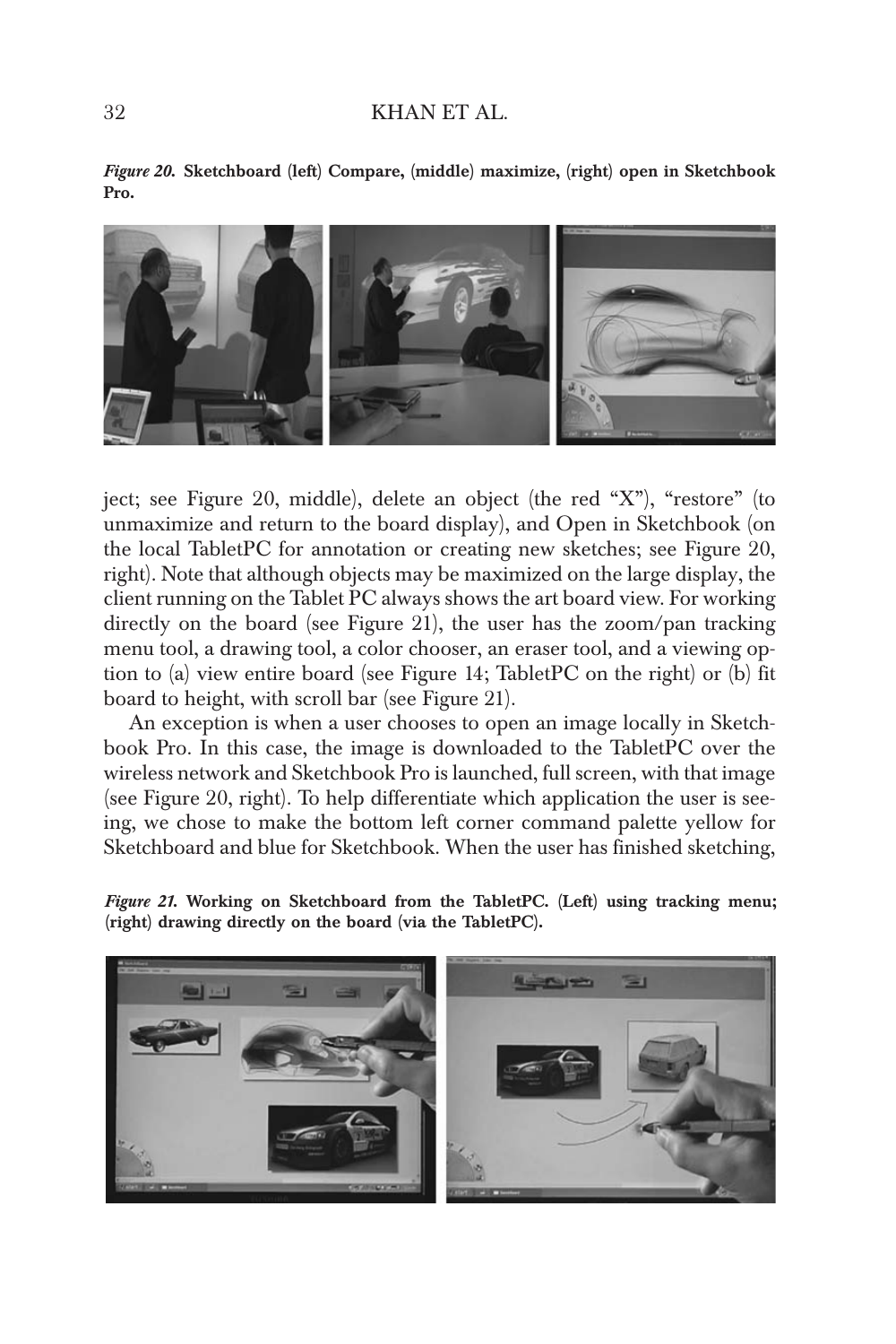two choices are provided to support public or private usage. If the user had been sketching ideas for later use or taking private notes, the user can save locally to their own computer. Otherwise, to return a modified sketch to the board, the user can "save and return to Sketchboard," which will transfer the file back to the database and broadcast the change to all participants. In both cases, Sketchbook closes and Sketchboard becomes visible again. Finally, an import option lets users add imagery to Sketchboard from their local machine or the network. Sketchboard automatically parks new items as they are added to the board. This allows participants to queue up items without disrupting the flow of the meeting.

All changes during a meeting are implicitly tracked allowing "rewind" and general temporal browsing through past meetings. At the end of each meeting, explicit markings are made to easily return to the beginning or ending of any meeting. Although this was originally an artifact of our client/server architecture, we found it useful to have these capabilities, especially to start a new meeting where the last one left off. Also, deletions were simply tagged as such so Sketchboard always had access to material that had been removed.

We believe that Sketchboard was conceptually simply enough not to impede the flow of the meeting, yet rich enough to support the usage scenarios we found to be valuable during the edit/collaboration phase of design. Sketchboard supports visual conversations by allowing rapid turn-taking, visual manipulation, and annotation. We ran an exploratory study with a subset of a design team from a major automotive manufacturing company. Four users, including one design manager, visited our lab and were shown the system. We had prepared what we felt would be a typical data set and spent an hour demonstrating the features and usage scenarios, as we described previously. The users spent a full day with us using the system and working through possible scenarios and requirements, and provided us with many useful insights, suggestions, and feedback. They reported that they would be happy to use the prototype as is and were looking forward to trying it in practice. As an outcome, four main points were raised:

• *Decision Tracking*: The collaboration phase of design consumed most of the time of a given project for this studio. Over this lengthy period, it was difficult or impossible to track the evolution of the design. A major problem the design teams were currently having was to definitively know who made a specific design decision and when. Knowing what decisions were taken during a meeting was not currently being captured and this was considered to be a serious flaw in their current practices. Also, when the team would meet for their next weekly meeting, a common problem would be recalling what decisions were made, and equally important, why. The designers said they would sometimes wonder if they were in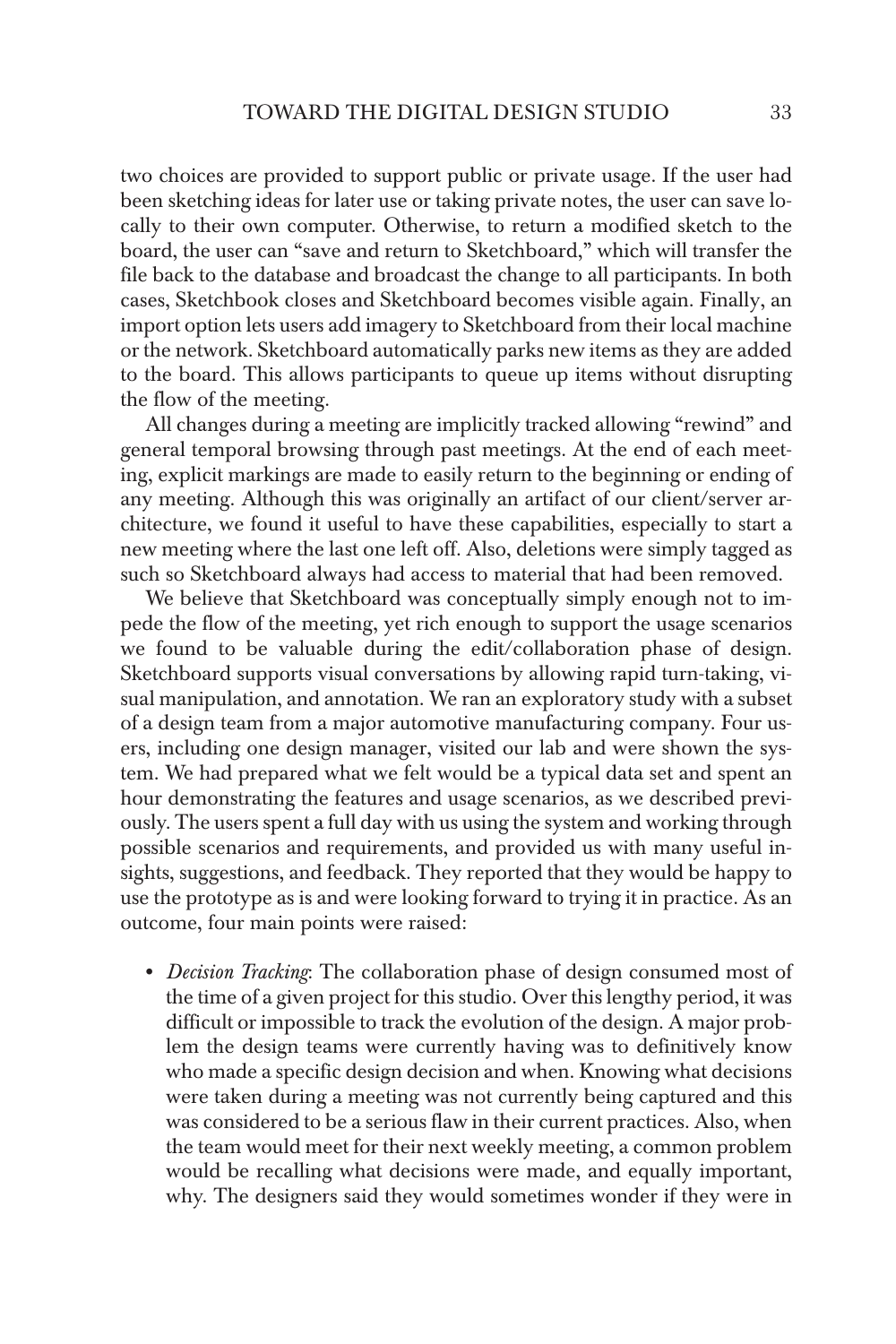fact going back to some previously rejected variation. We suggested that perhaps the decisions could be noted on the board in a reserved color, like red. Although they agreed this may help, they wanted an even stronger sign-off procedure integrated into the system.

- "*Drilling Down*:" For 3D models, the designer manager felt that the model should represent a container of all the related data including Excel spreadsheets of part numbers, and so on. Also, he felt that design variation of known parts would be helpful. For example, flicking a marking menu on a wheel would load in another 3D model of a wheel from their database. Also, launching a Portfolio Wall of related objects was also requested.
- *Accessing Historical or Competitive Data*: The designers felt it would be useful to call up various previous cars models that were well known or perhaps came to mind based on the data currently being viewed. In brainstorming, it would be nice to have easy access to, for example, "classics like the '67 Corvette." Similarly, having quick access to competitive models or other objects in their database was desired. In short, some type of lightweight database search would be helpful.
- *Relationship to Portfolio Wall*: This company had standardized on Portfolio Wall across their studios, as our company had productized our original prototype, and they were interested in how these two systems may work together.

Although the issues raised were all reasonable, we were pleased that the designers all believed Sketchboard would be immediately useful for them, and that all of the features discussed still related to collaboration, instead of mixing into other phases of the design process. That is, this validated our belief that collaboration was a significant enough design process activity to warrant a strong-specific solution instead of attempting to "make do" with a weak-general solution.

#### **4.4. Viz Studio**

Although our test users did not raise this as an issue, we felt that our Sketchboard implementation in the lab felt somewhat constrained. In reviewing Figure 18, notice that despite the large display being approximately 14 feet long, the number of images displayed simultaneously was small. This may have been because of the combination of our relatively low display resolution (2048 × 768 pixels) and the overall physical size. The Sketchboard evaluation also led to requests for additional layering of data and images, perhaps because the users felt constrained as well but did not express the solution in terms of having a larger display with better fidelity. Generally, from discussing the potential of a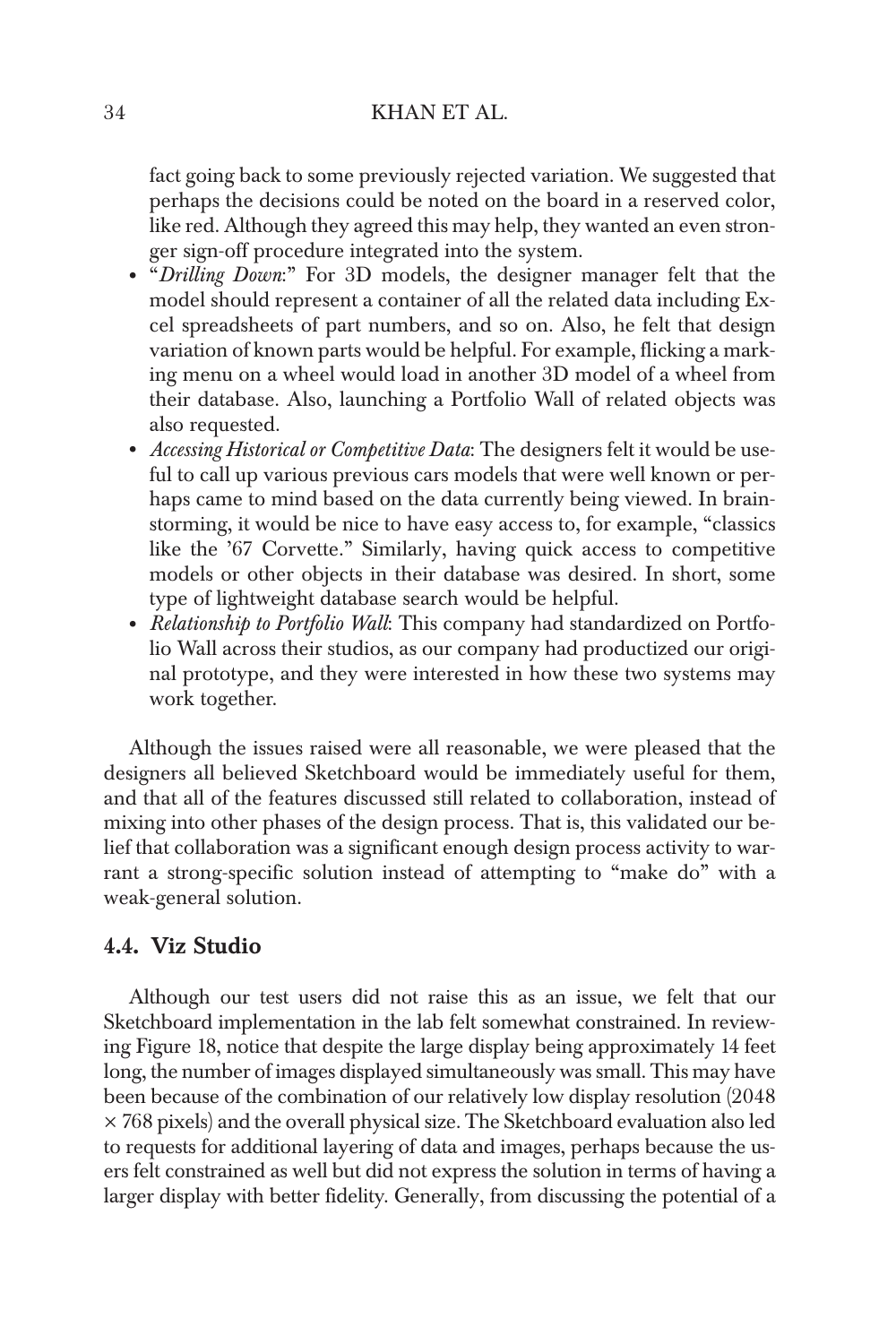

*Figure 18.* **Sketchboard on a number of TabletPCs and a large displays.**

tool such as Sketchboard with a target user group, we felt that many more images and models would be needed to be displayed in a single session. We concluded that this issue was a significant factor to maintaining flow during a collaborative design meeting, and so, we investigated larger configurations and the issues that may arise along with our presumed benefits.

Based on our experiences with large displays and the possibilities of enhancing design discussions, Alias (now Autodesk) invested in the construction of a corporate briefing center called the Visualization Studio, or Viz Studio (Fitzmaurice, Khan, Kurtenbach, & Binks, 2005), at our corporate headquarters in Toronto (see Figure 22). This unique meeting facility is designed to support digital visual communication and collaboration. Recalling the design artifact life cycle (see Figure 3), *communication* and *presentation* represent important stages of the design process and the creation of the Viz Studio set the stage for us to further understand the benefits and challenges of such an environment on the design process.

In the conceptual design phase for the Viz Studio, we considered the overall user experience. The target users would be design studio managers and senior designers. The target experience would be for visitors to learn how our proposed design review tools would interact and for them to teach us how their design processes currently work. For our target usage of the space, some of the stages of a visit would include arrival and initial impression, work requirements, all day meeting needs, overall comfort, social needs, departure and departure feelings, and so on.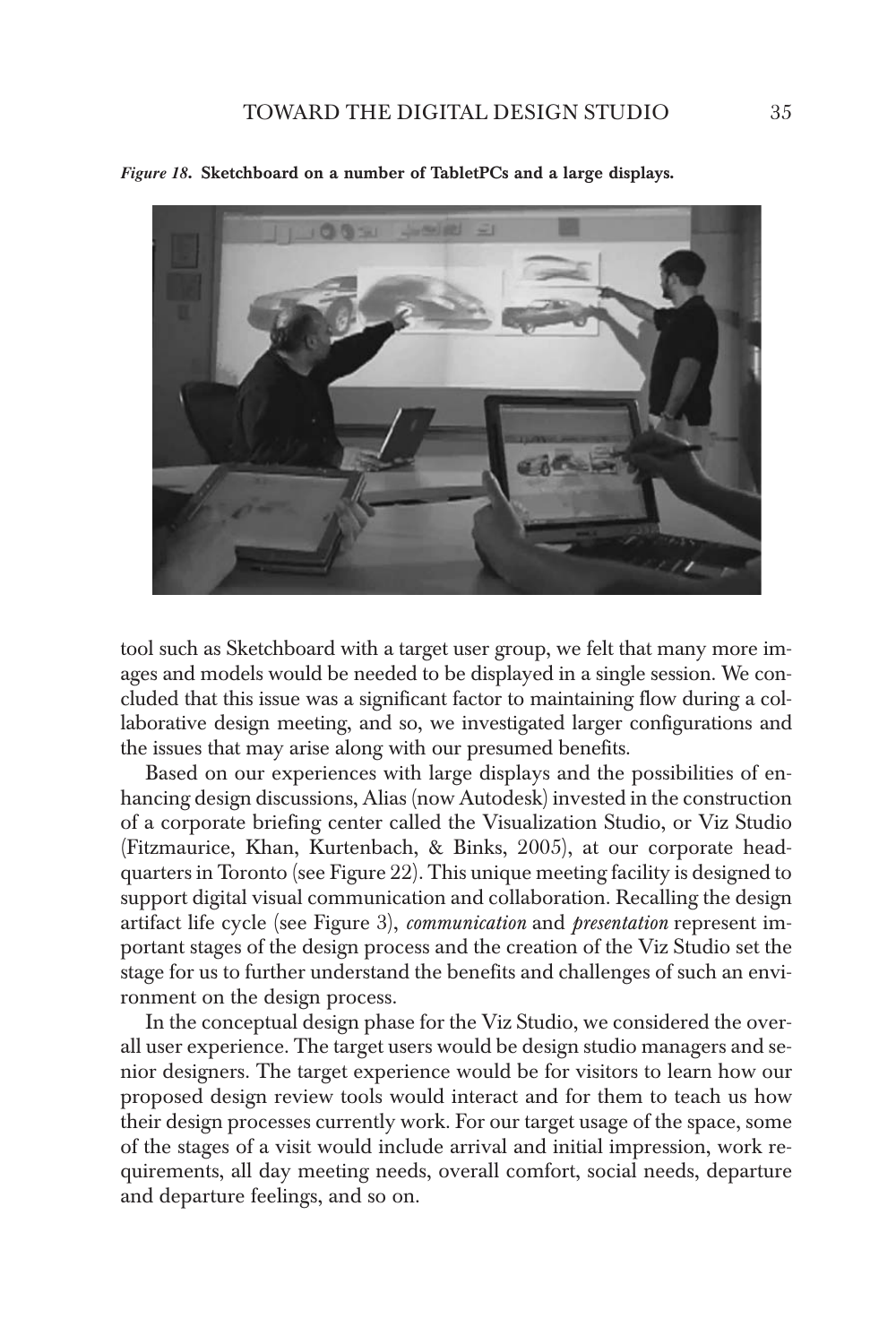

*Figure 22***. The Visualization Studio in Toronto (from Fitzmaurice et al., 2005).**

In *Computers as Theatre*, Laurel (1993) proposed a theatre metaphor for designing interactions with digital information and some of these concepts were included. The premise of *The Experience Economy* (Pine & Gilmore, 1999) considers a visitors' total experience. Combining this metaphor with the experience approach and large-display technology has yielded a facility with many cinematic and theatrical characteristics. The main front wall uses two projectors (Barco SIM6) with a total maximum resolution of  $3,200 \times 1,200$ . This setup and viewing is akin to a large, high-resolution movie theater. An additional wall and projector flank single projectors on both sides of the main front wall. This makes for a total of  $64 \times 9$  feet of display space with  $7,680 \times$ 1,024 pixels having six projectors set at  $1,280 \times 1,024$  pixel resolution.

We modified our Sketchboard application to use the Chromium library, derived from the Stanford Graphics Lab WireGL project (Humphreys, Eldridge, Buck, Stoll, Everett, & Hanrahan, 2001), to run our OpenGL program across multiple machines. Unfortunately this reduced our frame rate to only four or five frames per second. However, the result of seeing Sketchboard running across a seventy foot stretch (we used two flanking walls on each side of the main display) was still impressive.

#### **Frisbee**

Another problem with Sketchboard that we observed and was noted by users was that there were often times where people were up at the screen explaining things and it was frustrating not to be able to use direct manipulation to effect changes. Our large screen display was simple front projection with no direct input. Turning to the TabletPC could break the flow of a person's message or explanation depending on the types of modification to the design being discussed. As such, we began to investigate how users could work at arm's length on a very large display manipulating many objects around the large board. We also expected that with such a large display, more than one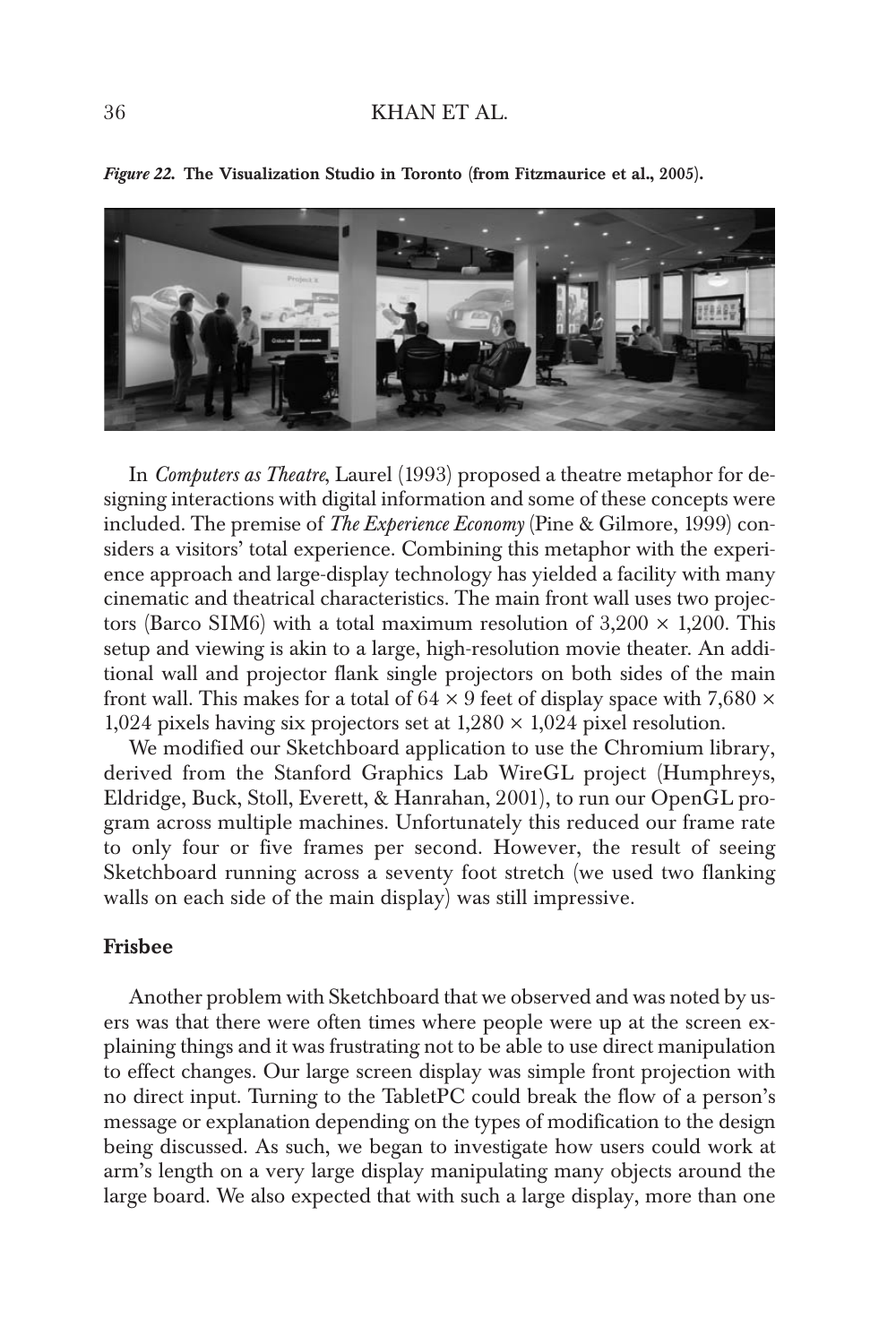person may be making changes simultaneously on different parts of the screen, working directly on the display or at a distance. Finally, we wanted a solution that reflects the characteristics and workflow of a traditional design studio. This led us to the following design principles (adapted from Khan, Fitzmaurice, Almeida, Burtnyk, & Kurtenbach, 2004).

- *Support multiple concurrent users*. The operations performed by one user should not unexpectedly affect the local workspace of another concurrent user.
- *Minimize visual disruption while working*. The workspace should remain as static as possible so as to minimize the disruption to viewers who may be looking at areas of the display, unknown to the user making concurrent modifications.
- *Maintain visual persistence of space*. The workspace should remain as static as possible so that when users re-enter the studio, spatial memory will help them to find specific areas or images as with real art boards.
- *Minimize physical travel*. The distance that a user has to move in the physical space should be minimized, regardless of their location or the operation to be performed.

To meet these goals, we developed an interaction technique we call the *frisbee* (see Figure 23). The frisbee technique provides a portal to another part of the display allowing the user to see and interact with disjoint or distant spaces.

*Figure 23***. Using the Frisbee with Sketchboard on a 20-foot display (from Khan et al., 2004).** *Note.* **The frisbee consists of a telescope and a target. The target pink ring (top right) can be panned and scaled by using controls, under the users hand, on the pink ring in the telescope (bottom left).**

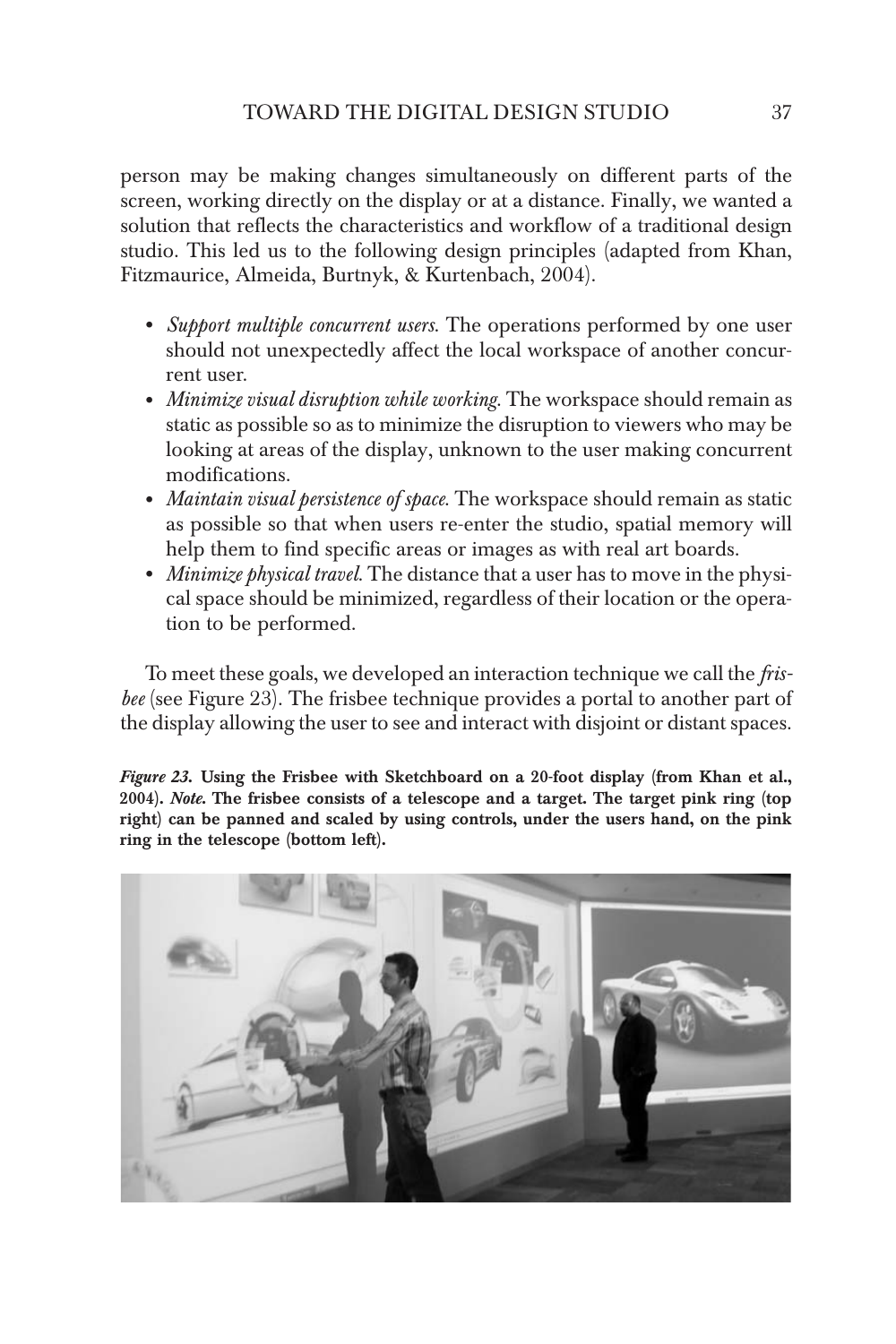It consists of two main components: a "telescope" and "target" (see Figure 24).

The telescope provides viewing and manipulation at arm's length of the contents within the target. The target's boundary is visible at its remote location giving the user a sense of where the target is. Its visibility also gives other users an awareness of the user's remote presence within the large display space. This is particularly important since the user may be manipulating the data but is not standing physically close to the remote data.

The telescope consists of three zones: the blue outer ring contains the telescope controls, the pink inner ring has the target controls, and the region within the pink inner ring is the display area (see Figure 24, left). The telescope controls allow positioning and sizing of the telescope itself. The target controls allow positioning and sizing of the target. The display allows viewing of, and interaction with, the contents within the target.

When the user interacts with the data in the inner display region, input events are translated as if the user were operating directly on the content within the target area of the large display. For example, in our sample application the user can select an image object within the display. Moving the image within the display causes the object to move at the actual target location on the board. The frisbee can also be used to transfer objects into the local space or vice versa. Grabbing an object and dragging it through a *transfer channel* causes it to be moved to the area of the board outside the frisbee, namely the local space (see Figure 24, right).

Though still only in the prototype phase, many other space management and workflow functions are available using the frisbee (see Khan, et al., 2004) making this technique quite useful for large display work.

*Figure 24***. (Left) The Telescope contains controls for a "position control" and a "remote control" ring with four "transfer channels" along the perimeter (from Khan, et al., 2004). (Right) The user can click on a remote object within the telescope display and drag it through a transfer channel to the local space.**

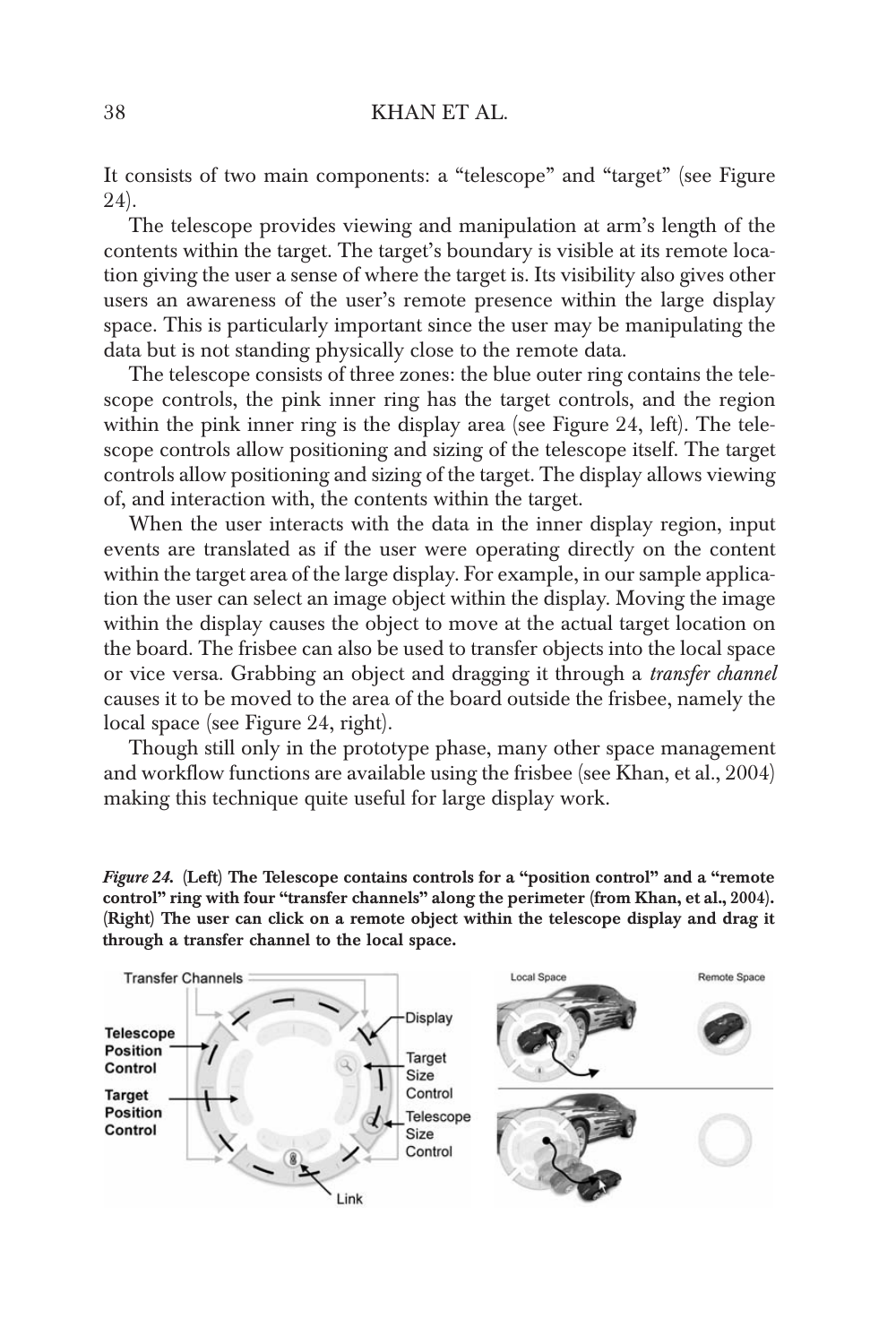#### **Spotlight**

Although the very large display in the Viz Studio solved many problems, we also noticed the effort needed to direct the attention of the participants to a specific area of the display. Even though the presenter may point at an area being discussed, some audience members would invariably be looking elsewhere and not notice the cue. The typical "shaking the cursor" to attract attention also fails as it is small and often the same white color as the material around it. To overcome this problem during collaboration and presentation sessions, we developed a software spotlight (see Figure 25).

The spotlight technique (Khan, Matejka, Fitzmaurice, & Kurtenbach, 2005) directs the attention of audience members to a specific part of the display simply by visually damping most of the display. Like a real spotlight, a darkened stage is used and the spotlight illuminates the objects of interest. The spotlight can be moved to point at other objects and can be resized to include more or less space. Once invoked, the technique begins by darkening the display content (by about 75%) except for a large circular region around the current cursor position. Unlike a real spotlight, while the spotlight is moving, the darkened region around the spotlight is brightened up (to about 50%), letting the presenter more easily see the intended destination. When the spotlight stops moving, there is a short dwell time and the screen slowly darkens again to 75%. The spotlight is a tracking menu following the cursor as the presenter moves it (see Figure 25, right). However, the cursor can move around freely within the spotlight region to point at smaller targets.

We found that dimming the brightness of the screen had a dramatic effect on both the room and the content.

The lighting in the room changed from an ambient white glow (from the scattering of light from six powerful projectors) to a pleasing, calm, darkened environment reminiscent of a theatre. Images in the spotlight appeared sharper and with better color contrast (due to the reduced scattering of light). Due to the

*Figure 25***. (Left) The Spotlight technique on a large wall-sized display (enhanced image). (Right) Spotlight components (exterior region, spot edge, spotlight interior region, cursor; from Khan, et al., 2005).**

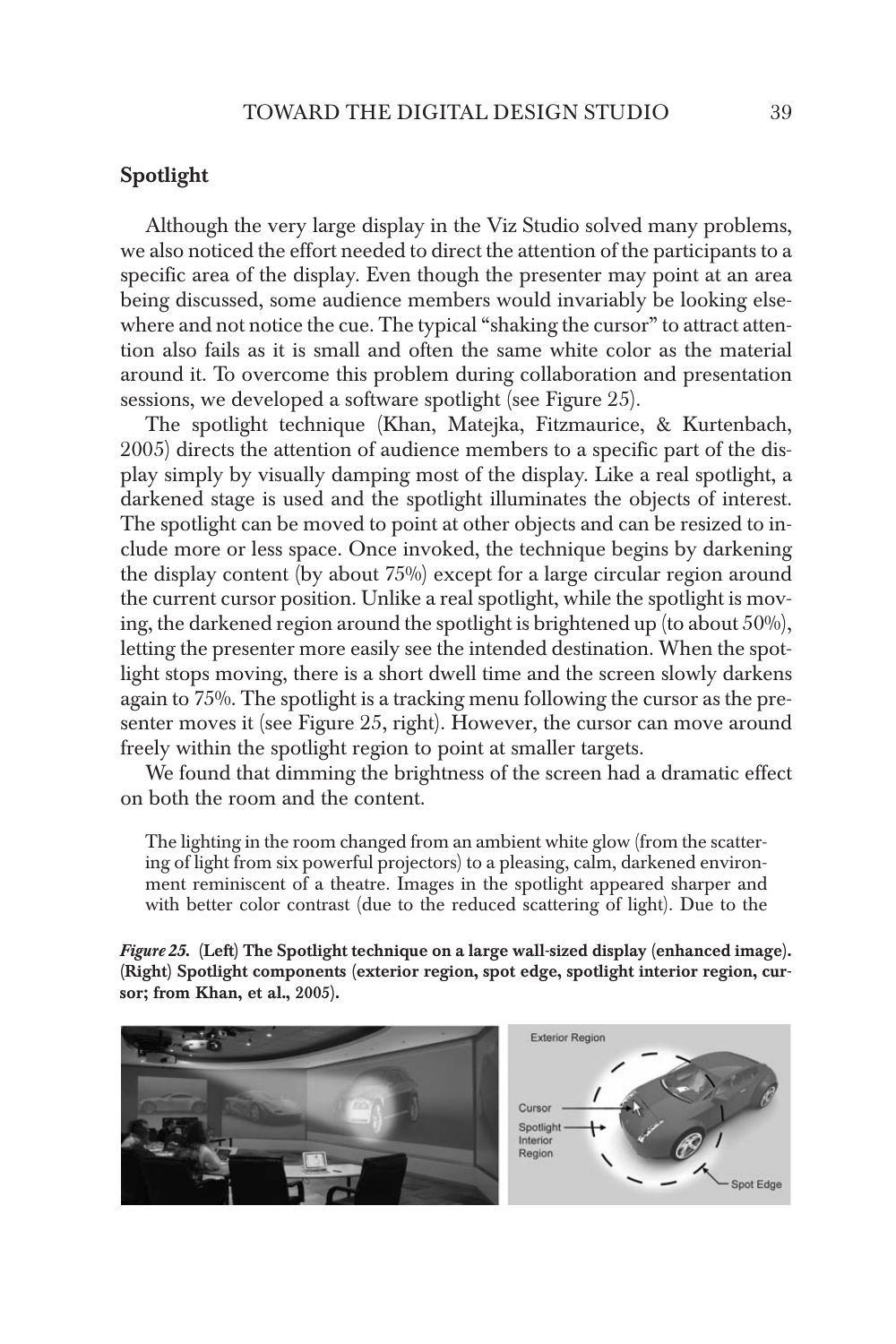front projection setup, our virtual spotlight shared many of the properties of a real spotlight. (Khan, et al., 2005, p. 793)

#### **4.5. Summary**

To summarize the collaboration section of this article, we presented our digital design studio trial environment with terminals to help communicate 3D data via their physical affordances: the Boom Chameleon (exocentric display), Portfolio Wall (virtual art board), and Vision Dome (egocentric display). In particular, the Portfolio Wall also served as a common interface across the studio and we explained the designs and design rationale for interaction techniques: SteeringWheels (freeform navigation), HoverCam (object inspection), ViewCube (orientation), and ShowMotion (pre-authored navigation). Pushing beyond the constraints of Portfolio Wall, we built the "nontiled" version and further extended it specifically for collaboration. All of these experiences informed our decisions for creating a real working space called the Viz Studio, which lead us to solutions for room-sized displays like the frisbee and the spotlight systems.

The complexity of the digital design studio and the numerous systems and interactions used reflects both the intricacies of the social aspects of the studio as well as the fundamental size of the task. At the same time, the value of many very large displays is clear. Design is a visual process, and both hardware and software solutions can be used to highlight the beautiful sketches, drawings, models, and layouts that these visual artists create.

# **5. DESIGN ARTIFACT LIFE CYCLE: PRESENTATION**

As mentioned earlier, presentation is an important part of the design process. Presentations happen informally in the creation and editing phase, and this type of presentation is supported well by the Portfolio Wall. During collaboration, specialized devices like the 3D podium, driven by the Boom Chameleon duplicated to a large display, or the Vision Dome, work well to present and discuss exterior or interior design issues. Although Sketchboard was designed for collaboration, it could also be used to deliver dynamic (i.e., not preplanned) nonlinear presentations. However, toward the end of the design process, more formal presentations are given to management and senior management. This is the designer's opportunity to carefully craft a presentation to communicate the key design concepts as well as to establish their identity to the senior management for possible promotion within the organization, as we have learned in our studies. The success of the presentation now depends not only on the design skills of the presenter but on their presentation skills, too.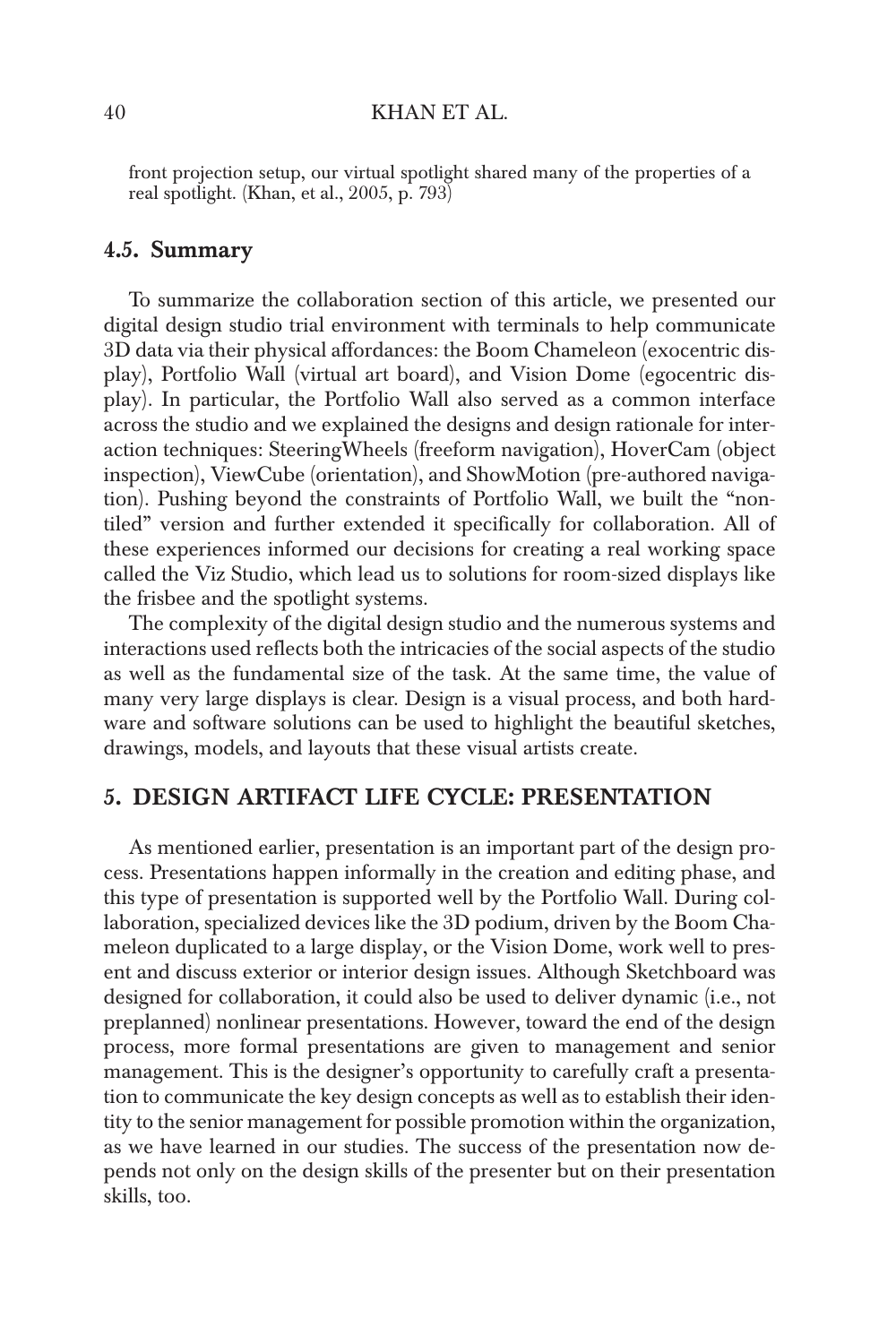The first author of this paper spent 4 months with design students at the Ontario College of Art and Design (OCAD) trying to discover the challenges students were facing as designers who were about to leave the education system and begin practice as industrial designers, graphics designers, and interior/architecture designers. Based on the most cited student concern, a term project was started to design an environment to help designers improve their presentation skills. The action research method was used, which emerged from social science, group dynamics, and organizational behavior, and is best summarized as "research with people" instead of "research on people." Action research assumes that complex social processes cannot be reduced for meaningful study (Baskerville & Stage, 1996). As such, viable solutions must be a product of the process. This method itself is collaborative and participatory in nature where the design students became researchers to better understand the problem being examined (Lau, 1999). The outcome of the study was the Presentation Room system (see Figure 26).

The augmentations to the room are meant to enhance both the delivery and experience of the presentation. Equipping the speaker with additional apparatus could impede the flow of the presentation, so our approach is to augment the space, as was done in our previously discussed systems. We take the Krueger (1993) and Coen (1998) approach with a "come as you are" interface.

Charismatic people who bring their designs to life are often very animated, making eye contact with audience members, varying the pitch of their voice, and pacing the narrative of the presentation to a climax point. Poor speakers typically stand very still, speak in a monotone voice, and simply read volumes of text from the slides to the audience. Communication is the main objective of any presentation and our goals are driven by this: (a) Ubiquitous: Augment the space, not the speaker. (b) Enhanced delivery enhances content: We address the presentation experience, such as presenter performance and content context. (c)Walk-up-and-use: The interface should be simple to control and require little training. (d) Heads-up: Our goal is to help the presenter to engage the audience by being untethered and able to move about freely, prevent divided attention, facing audience members, making eye contact, and so on.



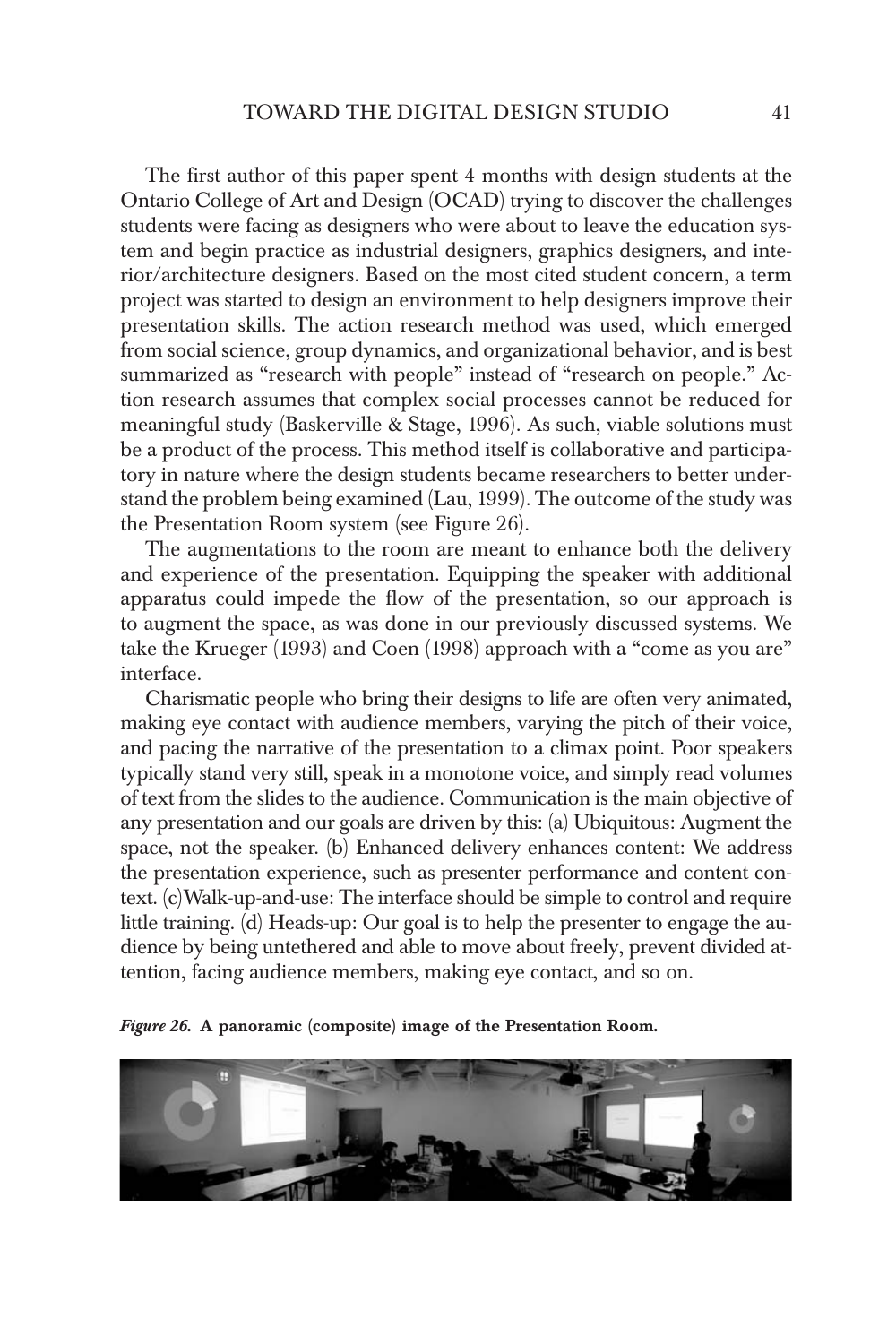Given these guidelines, we developed the Presentation Room (see Figure 27). The physical room used in the study is rectangular and measures approximately 7 meters by 10 meters. Projected on the Front wall is the current slide in the center flanked by the previous slide on the left and the *Progress Clock* on the right. On the back wall, the PowerPoint Presenter's View is displayed centrally while the Progress Clock is projected in the back corner of the room. A number of designers may be seated in rows facing front toward the presenter.

A number of researchers have investigated the design space and usage of ambient displays. The early work of Ishii and Ullmer's (1997) ambientRoom noted the value of foreground and background interactions. Redström, Skog, and Hallnäs (2000) described issues around placement and design of ambient displays. Matthews, Dey, Mankoff, Carter, and Rattenbury (2004) and Baudisch, Good, Bellotti, and Schraedley (2002) described the relationship of peripheral displays to user attention. The relationship between secondary displays and timing or pacing in an interaction is discussed in Mamykina, Mynatt, and Terry (2001).

The two screens at the back of the room act as a form of feedback from the audience to the presenter, without the audience actively controlling anything. The three displays at the front of the room give the audience a frame of reference as to how far along the presentation is and provides a previously shown slide to catch up on any missed concepts. The placement of screens at the back of the room encourages the speaker to better engage the audience. The speaker is guided into making eye contact with audience and will naturally position himself or herself to face the audience when facing the feedback screens. Compare this to the traditional setup of the slides being shown only on the main audience screen, or on the main screen and mirrored onto a podium screen. In both traditional situations, the speaker is actually encouraged to look and face away from the audience.



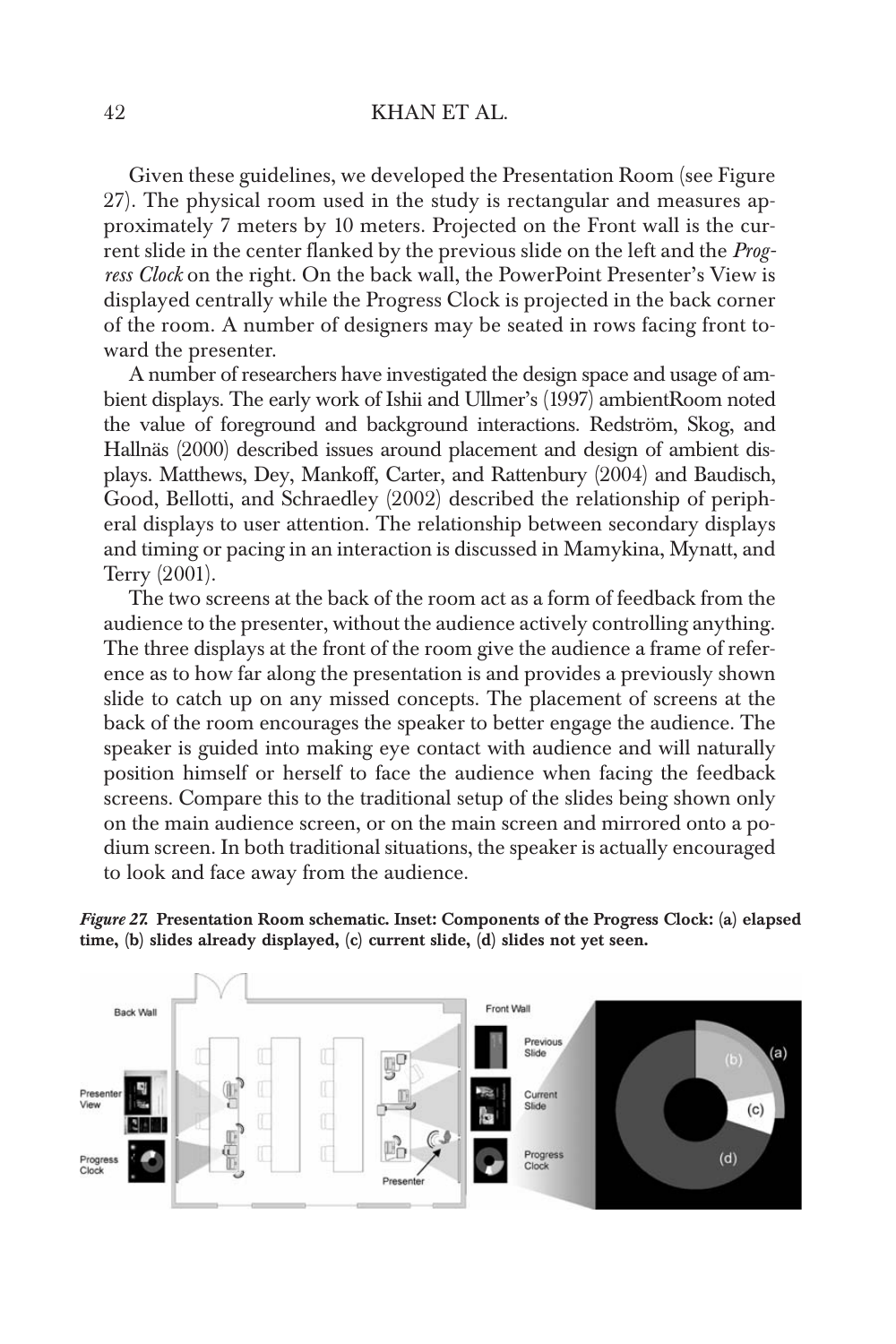The progress clock helps the audience and the presenter to have a sense of how far along the presentation is, both in terms of how many slides are yet to come and how much time is remaining. Another feature that supports even pacing of a presentation is the outer ring representing the elapsed time (shown in Figure  $27(a)$ ) operating like a stopwatch. As the time elapses, the orange ring is continuously updated. This can be helpful in gauging if the presenter is ahead of time or behind, providing pacing awareness to everyone who affects the presentation flow.

Overall, this gave the appearance that the speakers knew their material well and were aware of the pacing that the audience expected. The audience found the additional displays to be somewhat empowering as well. One audience member noted that when the speaker was clearly ahead of time (based on looking at the progress clock), he felt it was alright to ask a question at that time, i.e. that it would not be an unwelcome delay because there was extra time. Another audience member found the progress clock to be very motivating to stay attentive to "make it through a presentation," as it explicitly shows the progression of the talk and so, gave her an indication of how much more effort would be required of her. Also, the progress clock seems to elicit respect from the presenter for the time of the audience members, which is an important factor in delivering design review presentations to senior management.

We have presented an augmented classroom that employs both primary and ambient displays for both the presenter and the audience, emulating a design review experience. In particular, the heads-up design principle and the progress clock were found to be quite helpful. At the end of the 4 months, the student-researchers were exposed to several empirical techniques that can be used as tools in their commercial design work, which may increase their confidence when presenting their designs to future clients and managers.

Clearly we are only beginning to explore the social and technological needs of the formal presentation phase of design. Furthermore, we have only examined internal design presentations. Most likely, Head of Design presentations to external clients will be significantly different. Anecdotally, we have been told by designers that the styles of such presentations vary significantly based on the personality of the presenter. Still, the final presentation of a design project is of critical importance to the success of the design and warrants further study.

## **6. CONCLUSIONS**

By looking at the roles and activities surrounding the design studio environment over the past decade, we have had a rich problem domain to investigate and explore the possibilities of future ubiquitous multidisplay environments. Many fruitful research projects have resulted and we are happy to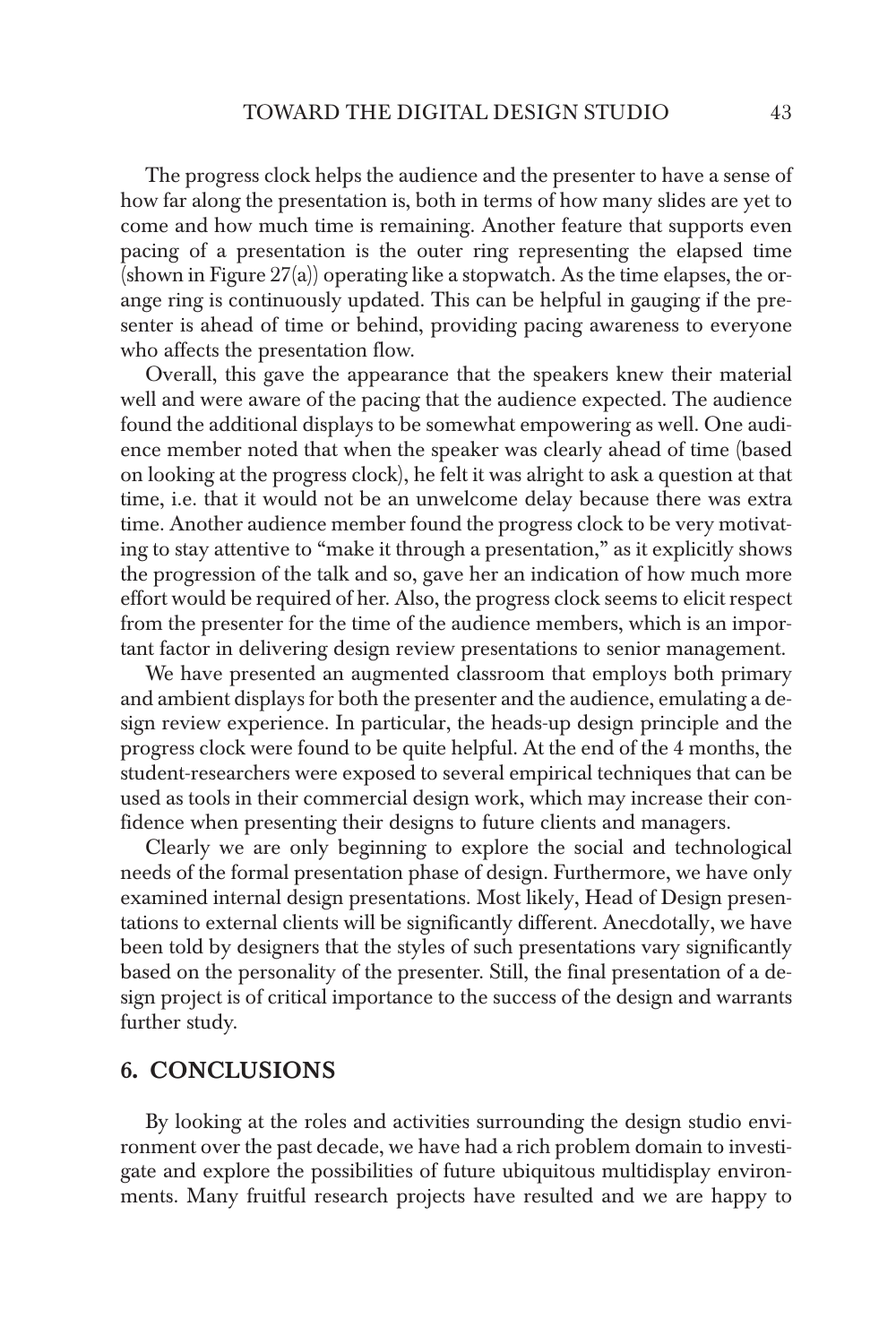have had impact on designers in the field. We have examined the creation, collaboration, and presentation aspects of the design process and have touched upon many areas of interaction design, environment design, as well as studio design.

As mentioned in the first section, the roles and activities do not seem to have changed much, yet the tools and tasks have significantly changed because of computerization of the process. The benefits of digitization are so great that traditional non-digital studios are no longer viable. On the other hand, as the digital design process is still incomplete, many challenges still exist.

The design process is a very creative intuition-based exercise quite different from technical processes. As such, we feel that a key concept against which to judge any particular component is flow. Maintaining flow in expressing design concepts, collaborating around design artifacts, and discussing, presenting, and reviewing designs is paramount. This is also why "bigger is better" in that as much contextual material as possible should be easily accessible. Over the course of our investigations, our displays became larger and larger. Note that this does not equate to a call for more pixels as we find the high-resolution projectors of the day to be sufficient without vertical tiling.

Techniques that impede flow for this highly social activity include immersive technologies, tethered devices, and uncomfortable interactions. It has often been suggested that the popular "Minority Report" standing and hand-waving interaction style will become important. However, it was this very concept that led us to the Sketchboard paradigm where participants really just want to sit down and let someone else "stand at the board"; a belief that was validated by our users. Another ongoing workflow that is often strongly suggested to be important is to support multiple people working directly on the large display simultaneously. However, even on the very large displays in our Viz Studio, we have again found that people are not so eager to do so much work on the board when they can more comfortably achieve the same end while sitting at the desk and drawing on the Tablet PC. The social protocols of polite turn-taking still seem to overpower any strong need to "interrupt" before the other presenter is finished.

It is certain that the advent of digital design studios will lead to still more distributed design, including more distributed critiques, giving rise to the difficulties we all experience now with remote collaboration for knowledgework. Perhaps this fact has prompted many customers and designers to relate their worries about remote collaboration. However, until the "simple" collocated collaboration is well understood, it seems to be putting the cart before the horse to deeply examine remote teamwork. During the design of many of our systems and techniques, we have not attempted to consider remote usage. We believe there is still much to understand and improve for face-to-face meetings.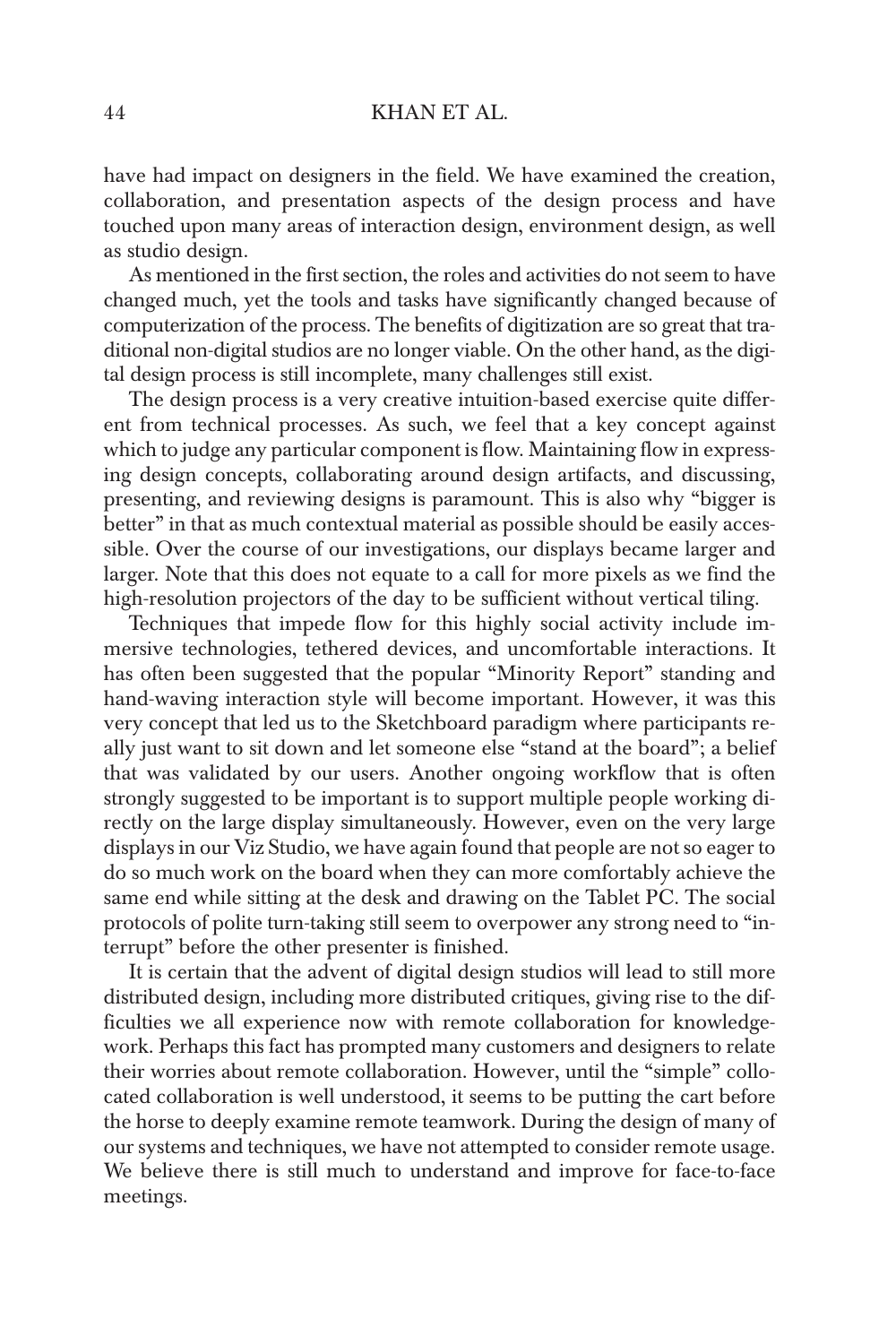Ultimately, we believe that physical artifacts have enormous benefits and that a hybrid digital-physical studio will endure. Sampling and synthesis techniques will *both* continue to provide valuable feedback to designers (Fitzmaurice, Balakrishnan, & Kurtenbach, 1999) especially in the creation of physical products, automotive design, and architecture.

#### **NOTES**

*Authors' Present Addresses.* Azam Khan, Autodesk Research, 210 King Street East, Toronto, Ontario, M5A 1J7 Canada. E-mail: Azam.Khan@autodesk.com. Justin Matejka, Autodesk Research, 210 King Street East, Toronto, Ontario, M5A 1J7 Canada. E-mail: Justin.Matejka@autodesk.com. George Fitzmaurice, Autodesk Research, 210 King Street East, Toronto, Ontario, M5A 1J7 Canada. E-mail: George. Fitzmaurice@autodesk.com. Gord Kurtenbach, Autodesk Research, 210 King Street East, Toronto, Ontario, M5A 1J7 Canada. E-mail: Gord.Kurtenbach@autodesk. com. Nicolas Burtnyk. E-mail: burtnyk@gmail.com. Bill Buxton, 888 Queen Street East, Toronto, Ontario, Canada M4M 1J3. E-mail: bibuxton@microsoft.com.

*HCI Editorial Record.* First manuscript received June 27, 2007. Revision received January 16, 2008. Accepted by Patrick Baudisch. Final manuscript received February 5, 2009. *— Editor*

#### **REFERENCES**

- Balakrishnan, R., Fitzmaurice, G., Kurtenbach, G., & Buxton, B. (1999). Digital tape drawing. *Proceedings of UIST 1999—The ACM Symposium on User Interface Software and Technology*. New York: ACM.
- Baskerville, R., & Stage, J. (1996). Controlling prototype development through risk analysis. *MIS Quarterly, 20*(4), 481–504.
- Baudisch, P., Good, N., Bellotti, V., & Schraedley, P. (2002). Keeping things in context: A comparative evaluation of focus plus context screens, overviews, and zooming. *Proceedings of CHI 2002, Minneapolis, MN*. New York: ACM.
- Bier, E. A., Stone, M. C., Fishkin, K., Buxton, W., & Baudel, T. (1994). A taxonomy of see-through tools. *Proceedings of the ACM CHI 1994*. New York: ACM.
- Burtnyk, N., Khan, A., Fitzmaurice, G., & Kurtenbach, G. (2006). ShowMotion: Camera motion based 3D design review. *I3D 2006 Proceedings, ACM Symposium on Interactive 3D Graphics and Games*. New York: ACM.
- Buxton, B. (2007). *Sketching user experience: Getting the design right and the right design* (pp. 162–165). San Francisco: Morgan Kaufmann.
- Buxton, B., Fitzmaurice, G., Balakrishnan, R., & Kurtenbach, G. (2000). Large displays in automotive design. *IEEE Computer Graphics and Applications, 2,* 68–75.
- Coen, M. H. (1998). Design principles for intelligent environments. *Proceedings of the National Conference on Artificial intelligence. American Association for Artificial Intelligence, AAAI '98*.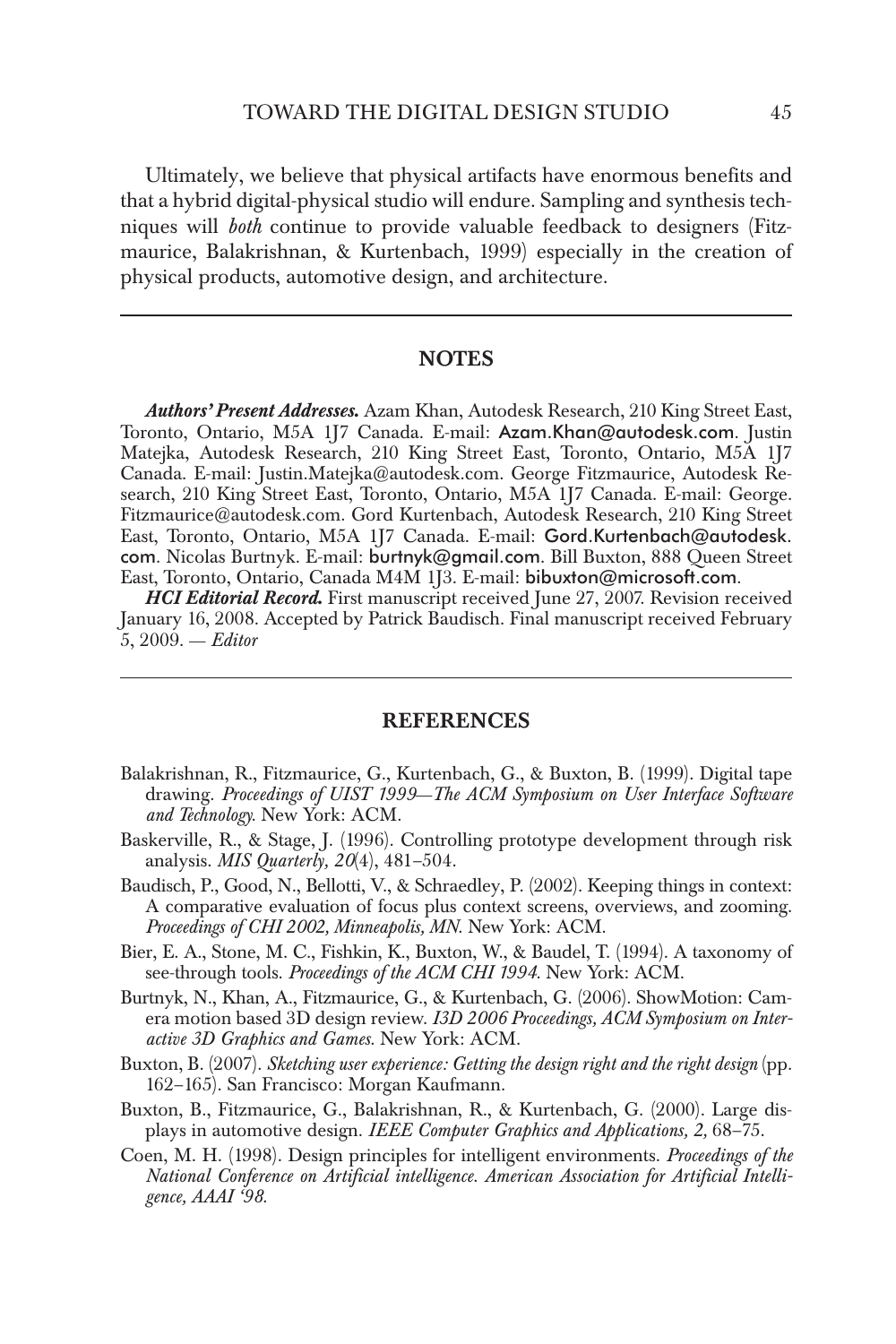- Dourish, P., & Bly, S. (1992). Portholes: Supporting awareness in a distributed work group. *Proceedings of the ACM CHI Conference on Human Factors in Computing Systems.* New York: ACM Press.
- Fitzmaurice, G., Balakrishnan, R., & Kurtenbach, G. (1999). Sampling, synthesis, and input devices. *Communications of the ACM, 42*(8), 54–63.
- Fitzmaurice, G., Khan, A., Buxton, B., Kurtenbach, G., & Balakrishnan, R. (2003). Sentient data access via a diverse society of devices. *ACM Queue,* pp. 53–62.
- Fitzmaurice, G., Khan, A., Kurtenbach, G., & Binks, G. (2005). Cinematic meeting facilities using large displays. *IEEE Computer Graphics & Applications, 25*(4), 17–21.
- Fitzmaurice, G., Khan, A., Pieké, R., Buxton, B., & Kurtenbach, G. (2003). Tracking menus. *UIST 2003 Proceedings, ACM Symposium on User Interface Software & Technology*. New York: ACM.
- Fitzmaurice, G., Matejka, J., Mordatch, I., Khan, A., & Kurtenbach, G. (2008). Safe 3D navigation. *I3D 2008 Proceedings, ACM Symposium on Interactive 3D Graphics and Games.* New York: ACM.
- Grossman, T., Balakrishnan, R., Kurtenbach, G., Fitzmaurice, G., Khan, A., & Buxton, B. (2001). Interaction techniques for 3D modeling on large displays. *Proceedings of I3D 2001—The ACM Symposium on Interactive 3D Graphics.* New York: ACM.
- Grossman, T., Balakrishnan, R., Kurtenbach, G., Fitzmaurice, G., Khan, A., & Buxton, B. (2002). Creating principal 3D curves with digital tape drawing. *ACM CHI 2002 Conference on Human Factors in Computing Systems*. New York: ACM.
- Guimbretière, F., Stone, M., & Winograd, T. (2001). Fluid interaction with high-resolution wall-size displays. *Proceedings of ACM UIST 2001*. New York: ACM.
- Humphreys, G., Eldridge, M., Buck, I., Stoll, G., Everett, M., & Hanrahan, P. (2001). WireGL: A scalable graphics system for clusters. *Proceedings of SIGGRAPH 2001*. New York: ACM.
- Ishii, H., & Ullmer, B. (1997). Tangible bits: Towards seamless interfaces between people, bits and atoms. *Proceedings of the SIGCHI Conference on Human Factors in Computing Systems*. New York: ACM.
- Kaptelinin, V., & Czerwinski, M. (Eds.). (2007). *Beyond the desktop metaphor: Designing integrated digital work environments*. Cambridge, MA: MIT Press.
- Khan, A., Fitzmaurice, G., Almeida, D., Burtnyk, N., & Kurtenbach, G. (2004). A remote control interface for large displays. *UIST 2004 Proceedings, ACM Symposium on User Interface Software & Technology.* New York: ACM.
- Khan, A., Komalo, B., Stam, J., Fitzmaurice, G., & Kurtenbach, G. (2005). HoverCam: Interactive 3D navigation for proximal object inspection. *I3D 2005 Proceedings ACM Symposium on Interactive 3D Graphics*. New York: ACM.
- Khan, A., Matejka, J., Fitzmaurice, G., & Kurtenbach, G. (2005). Spotlight: Directing users' attention on large displays. *Proceedings of the SIGCHI Conference on Human Factors in Computing Systems*. New York: ACM.
- Khan, A., Mordatch, I., Fitzmaurice, G., Matejka, J., & Kurtenbach, G. (2008). View-Cube: A 3D orientation indicator and controller. *I3D 2008 Proceedings, ACM Symposium on Interactive 3D Graphics and Games.* New York: ACM.
- Krueger, M. W. (1993). Environmental technology: Making the real world virtual. *Communications of the ACM, 36*(7), 36–37.